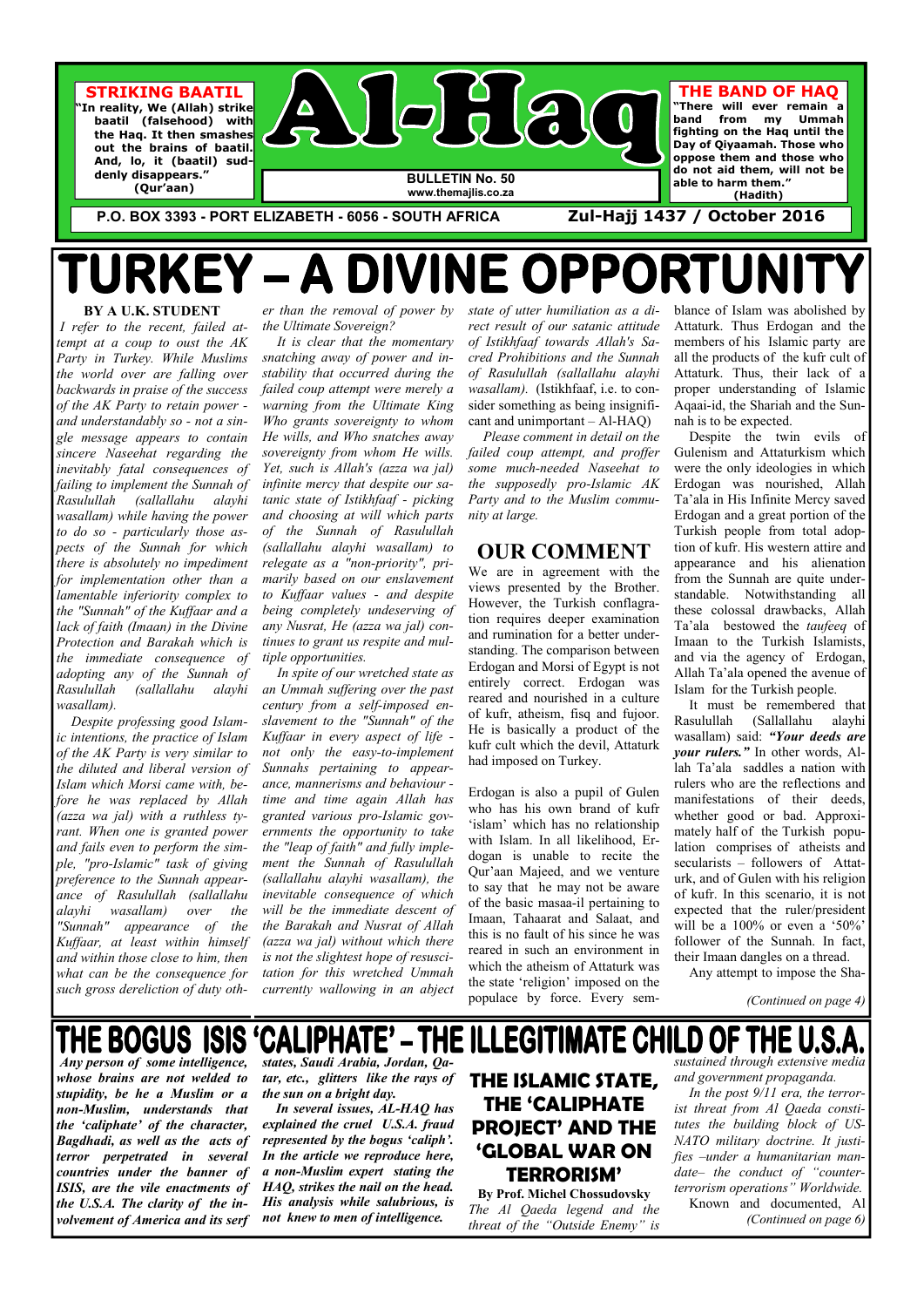### **FALSE FLAG 'TERRORIST' OPERATIONS EXECUTED BY** THE WORLD'S ONLY TERRORIST - THE U.S.A.

ISIS & FALSE FLAG TERRORISM **BY ARJUN WALIA (***A WRITER FOR COLLEC-TIVE-EVOLUTION GROUP)* 

"The statesmen will invent cheap lies, putting the blame upon the nation that is attacked, and every man will be glad of those conscience-soothing falsities, and will diligently study them, and refuse to examine any refutations of them; and thus he will by and by convince himself that the war is just, and will thank God for the better sleep he enjoys after this process of grotesque self-deception." – Mark Twain

 We've published several articles on false flag terrorism and ISIS, so my apologies if you've come across this information before, but with the clear bias in mainstream media preventing most people from hearing these facts, it's important to continually get this information out there as much as possible.

 Many people remain unaware of the connection between 'terrorism' and Western nations. Called false flag terrorism, it is the idea that the United States (and allied countries) are culpable in these terrorist events; that they have vested interests in creating and prolonging conflict, and accordingly finance terrorist groups so they can justify invading other countries and heightening security in their own — allowing them to increasingly diminish our rights in the process. And this idea is not mere conspiracy theory. Many intelligent and respected experts have been saying this for years.

Former British Foreign Secre-

tary, Robin Cook, for example, made it quite plain before he died:

 *"The truth is, there is no Islamic army or terrorist group called Al Qaida. And any informed intelligence officer knows this. But there is a propaganda campaign to make the public believe in the presence of an identified entity representing the 'devil' only in order to drive the 'TV watcher' to accept a unified international leadership* 

*for a war against terrorism. The country behind this propaganda is the US and the lobbyists for the US war on terrorism are only interested in making money."* 

 At the International Conference on the New World Order, which was organized and sponsored by the Perdana Global Peace Foundation, prominent author and Canadian economist Dr. Michel Chossudovsky told the world that Al Qaeda and its affiliated organizations, including the Islamic State, are sponsored by the United States and its allies:

 *"It is documented that prior to 2011, there was a process of recruitment of mujahideen to fight in Syria, and this was coordinated by NATO and the Turkish high command. This report is confirmed by Israeli news sources and unequivocally, we are dealing with a statesponsorship of terrorism, the recruitment of mercenaries, the training and the financing of terrorism."* 

 At the same conference, he also made the following arguments, "We are dealing with a criminal undertaking at a global level.....and there is an ongoing war, it is led by the United States, it may be carried out by a number of proxy countries, which are obeying orders from Washington.....The global war on terrorism is a US undertaking, which is fake, it's based on fake premises. It tells us that somehow America and the Western world are going after a fictitious enemy, the Islamic state, when in fact the Islamic state is fully supported and financed by the Western military alliance and America's allies in the Persian Gulf.....They say Muslims are terrorists, but it just so happens that terrorists are Made in America. They're not the product of Muslim society, and that should be abundantly clear to everyone on this floor...... The global war on terrorism is a fabrication, a big lie and a crime against humanity." Russian president Vladimir Putin also exposed a number of countries who are funding ISIS at the last G20 Summit. As RT News reports, "[During the summit] I provided examples based

on our data on the financing of different Islamic State (IS, formerly ISIS/ISIL) units by private individuals. This money, as we have established, comes from 40 countries and, there are some of the G20 members among them."

 The recent release of the Hillary Clinton email archive as well as leaked Pentagon documents also confirms that the US and its allies supported ISIS, who, according to various press reports, are the alleged terrorists behind the Brussels attacks.

 The 7-page Defense Intelligence Agency (DIA) document, dated August 2012, exposes US complicity in supporting the creation of an Islamic State.

 It's important to consider whether these constant attacks, especially overseas, are a result of incompetence by the US Air Force or Washington's complicity in protecting the terrorists.

 These questions have been asked ever since the terror war industry began, and it's becoming clear that the Western military alliance has had plans to invade other countries for their own purposes well in advance of the terrorist attacks to which they were purportedly responding.

 The now-retired Four Star US General Wesley Clark revealed to the world that the United States likes to take over other countries because they have a good military and can take down governments.

 The evidence is piling up, and as we move through 2016 and beyond, more people are starting to see through the system being controlled by corporate and financial interests. Regardless of who is elected, the main power that controls the U.S government and their allies must be held ac-

countable and dismantled.

 I will leave you with the quote below, which comes from John F. Hylan, who was the mayor of New York City from 1918-1925:

 *"The real menace of our Republic is the invisible government, which like a giant octopus sprawls its slimy legs over our cities, states and nation.....The little coterie of powerful international bankers virtually run the United States government* 

*for their own selfish purposes. They practically control both parties.....[and] control the majority of the newspapers and magazines in this country.* 

*They use the columns of these papers to club into submission or drive out of office public officials who refuse to do the bidding of the powerful corrupt cliques which compose the invisible government. It operates under cover of a self-created screen [and] seizes our executive officers, legislative bodies, schools, courts, newspapers and every agency created for the public protection."* 

### **QUR'AANIC COMMENT**

Allah Ta'ala says in the Qur'aan Majeed:

*"And with Him are the Keys of the Ghaib. No one knows them, but He. He is aware of what is in the ocean and the land. Not a leaf drops (from a tree) but He is aware. There is not a seed in the darkness of the earth (underground) nor anything moist or dry, but it is recorded in a Clear Book."* 

*"(O Muhammad!) Say: Allah is Maalikul Mulk (the Owner/ King of the entire world and sovereignty). You (O Allah) grant mulk (sovereignty / political power) to whomever You will, and You snatch away mulk from whomever You will. You grant honour to whomever You will and You disgrace whomever You will. All goodness is in Your control. Verily, You have power over everything."* 

Not an atom moves without the awareness, will and intervention of Allah Azza Wa Jal. There are no accidents in Allah's creation. Every upheaval of whatever kind, every development, and every conflict and conflagration are by the decrees of Allah Azza Wa Jal. Powers are installed and powers are destroyed by Allah's command. Empires are created and eliminated by the decree and command of Allah Ta'ala. All forces in creation are the armies of Allah Azza Wa Jal. The Qur'aan Majeed states: *" No one knows the armies of Al-*

*(Continued on page 3)*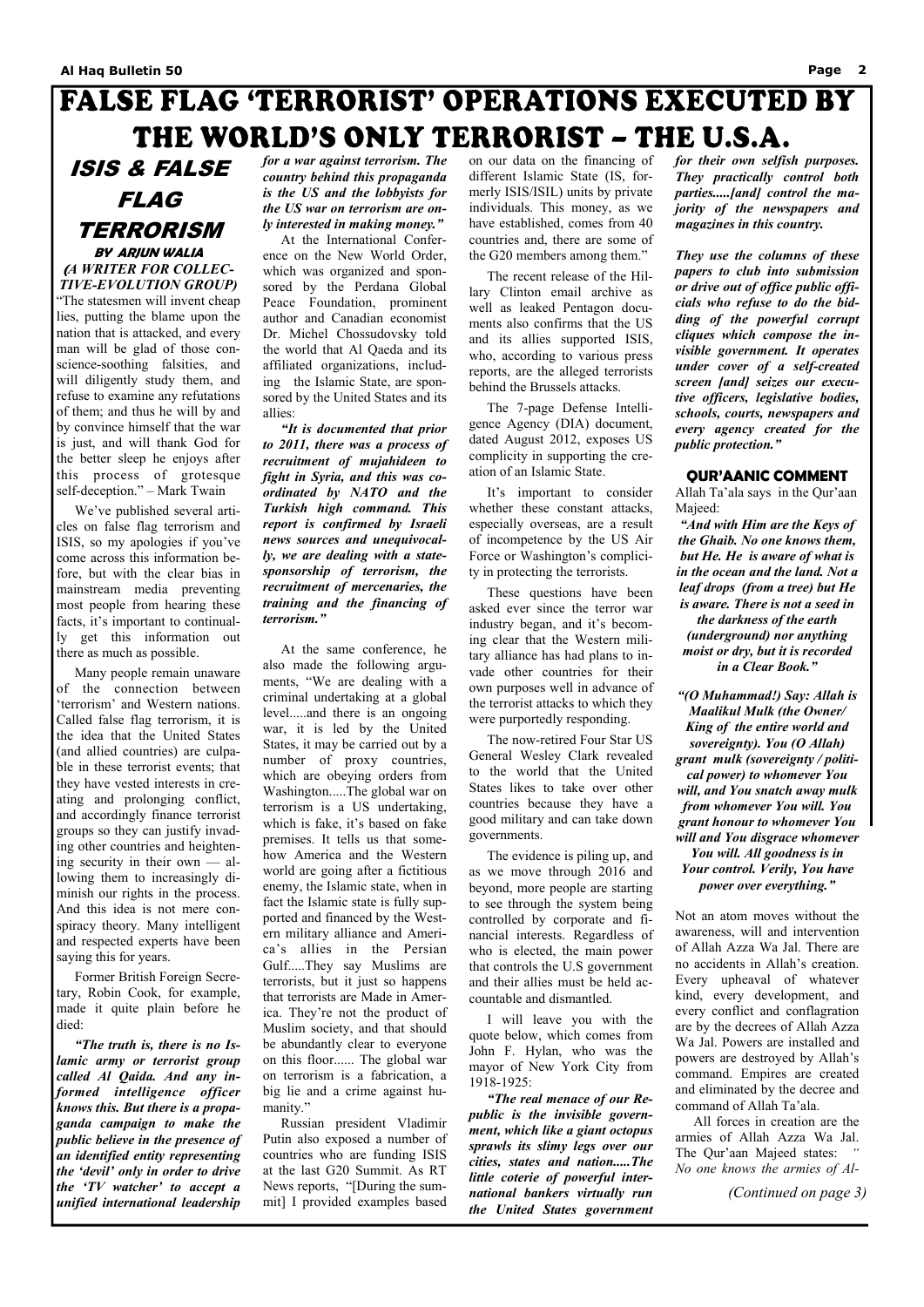## HE KASHMIRI ANARCH

*lah, but He."* The Winds, floods, earthquakes, droughts, volcanoes, locusts, mosquitoes and the plethora of other disasters are all among the armies of Allah Azza Wa Jal. And, this includes the kuffaar whom Allah Ta'ala harnesses into His Scheme of Punishment for Muslims who have trespassed beyond the point of return into the domain of immorality, fisq, fujoor, bid'ah and kufr. Citing an example of the kuffaar army of Allah Ta'ala, the Qur'aan Majeed states: *"And we sent against you (O Bani Israaeel!) such of Our servants who were powerful in warfare. Then they penetrated the homes. And that was a promise executed........(and also) so that they dis-* *figure your faces and enter the Musjid as they had entered (and destroyed it) the first time, and they laid to utter waste (and destruction) whatever they overran."* 

These Qur'aanic verses mention

the kuffaar army of Nebucanezzar whom Allah Ta'ala sent to punish the grossly treacherous and flagrantly immoral Muslim Ummah of the time, namely, Bani Israaeel. The Musjid refers to Musjidul Aqsa which was defiled and destroyed by the armies of the kuffaar. And that was Allah's decree and command.

 The U.S.A. terrorist is a cog in Allah's machinery of Chastisement. The plots of the U.S. are designed to punish and humiliate Muslims in this era for their treachery and immorality.

The events unfurling in our presence are not accidents. All of these upheavals are the decrees of Allah Ta'ala. The present Muslim Ummah does not deserve better than what is being inflicted on Muslims.

 If Muslims were Muslims in the meaning of the Qur'aan and Sunnah, the conspiracies of the kuffaar would then not have been able to hurt and harm us. Stating this fact, the Qur'aan Majeed says:

*"If you have Sabr and Taqwa, then never will their plots be able to harm you in any way whatsoever."* 

 Therefore, whatever calamities are befalling the Muslim Ummah of this age are befitting punishment from Allah Ta'ala.

#### *(Continued from page 2)*

**QUESTION There is a killing spree in Kashmir right now with 32 unarmed boys and girls dead and 450+ injured, and the toll is rising. This all started after the martyrdom of one local boy who had joined militant ranks. The people thereafter attacked police personnel and ransacked the public property which lead to the killings. Here is a wave of violence. We have been languishing under curfew. It is certainly the result of our transgressions.** 

**1. Is stone pelting allowed in Islam? 2.What is the status of martyrs in this struggle? 3. What is your say on the Kashmir Issue? 4. The new age youth who have joined the ranks of mujahidden are shaven, wearing western attire. They upload selfies onto social networking sites. They term it a tactic to lure more youths to join them. Is**  **this justified? 5. What can be done in this situation of brutal slaughter of Muslims here in Kashmir?** 

#### **ANSWER**

What is happening in Kashmir and elsewhere in the world, is the consequence of the misdeeds, fisq, fujoor, bid'ah and kufr of Muslims. The following are brief answers to your questions:

(1) In the circumstances prevailing under kuffaar domination, it is not permissible for the public at large to resort to stone-throwing thereby inviting such oppression from the kuffaar which the Mus-

lim community cannot bear. (2) Whether they are martyrs, only

Allah Ta'ala knows. Let us hope and make dua that they are martyrs. But, their life style and deeds are certainly un-Islamic.

(3) The Muslims in Kashmir are under the Wrath and Punishment of Allah Azza Wa Jal. Like in Palestine and elsewhere, the Muslim population by far and large is Muslim in mere name. At heart they are kuffaar. Their misdeeds are the evidence.

(4) The youth of this age participating in the anarchy which they term Jihad are, at the best, morons, and at the worst, devils.

(5) The only options available for Muslims in Kashmir and elsewhere are Sabr and Islaah. Self reformation and submission to the Shariah and adoption of the Sunnah are imperative requisites for success and victory over the Kuffaar. Minus these requisites, Muslims will remain the slaves of the kuffaar to be trampled on and humiliated. Muslims are waging anarchy in Kashmir for 70 years and they have not progressed one inch in any field of life. The same applies to Palestine.

 As long as Muslims perpetuate their intransigence of refusing to

BA

adopt the Sunnah and fully submit to the Shariah – as long as Muslims look askance at aliens for direction, directive and aid, there will be no hope whatsoever for deliverance from the degradation of the humiliation at the boots of the kuffaar – a humiliation which Allah Ta'ala has imposed on the Ummah for the flagrant and rebellious abandonment of the Sunnah and the Shariah.

 Allah Ta'ala says in the Qur'aan: *"If Allah aids you, then there is none to defeat you."* This Divine Aid is being withheld from Muslims. The Qur'aan and Hadith warn Muslims of the calamity of kuffaar domination which Allah Ta'ala will impose on us as the consequence of our rebellion against Him. There is just no hope for Muslim reformation and victory. The entire world of Islam is up in flames, the consequences of our moral and spiritual *fasaad* (corruption). Imaam Mahdi (Alayhis salaam) is the last hope.

## AL-QAIDA -THE U.S. BOGEY

Former British Foreign Secretary, Robin Cook made it quite plain before he died:

 *"The truth is, there is no Islamic army or terrorist group called Al Qaida. And any informed intelligence officer knows this. But there is a propaganda campaign to make the public believe in the pres-*

*ence of an identified entity representing the 'devil' only in order to drive the 'TV watcher' to accept a unified international leadership for a war against terrorism. The country behind this propaganda is the US and the lobbyists for the US war on terrorism are only interested in making money."*

After overrunning the puppet government forces, the Taliban Mujaahideen took control of a the Janikhal district in eastern Afghanistan. The gun battle with the puppet government troops left scores of soldiers and police dead and injured.

TA

 $\blacksquare$ 

**CA** 

 According to the governor of the JaniKhal district, south of the capital

of Kabul, the government security forces had to pull out overnight due to heavy fighting.

 *"Our district was surrounded by Taliban for almost five days,"* said the governor.

*"Hundreds of Taliban attacked our check posts overnight.*

 *"If we do not retake it soon then Taliban can* 

*easily move from one province to another and can undermine security in at least three provinces,"* he said.

GAINS

 Taliban spokesman Zabihullah Mujahid said that the Taliban were in full control of the district. They have a great amount of equipment, including armoured vehicles, light and heavy weapons, and ammunition.

### 'ERRORIST' FALSE FLAG

### **SUDDEN AND SWIFT**

*"And, turn unto Allah (with repentance and obedience and submit to Him before there comes to you the Punishment and then you shall not be aided (in any way and by anyone)* 

*Follow that beautiful (Shariah) which has been revealed to you from your Rabb before there comes to you the sudden Punishment and you will then not understand (what is happening in the havoc of the aftermath)." -- Qur'aan* 

 These Qur'aanic verses depict the standing Sunnah of Allah Azza Wa Jal. He grants the transgressing Ummah considerable latitude until the Rope runs out, and the people are then swiftly apprehended with extreme harshness. When Muslims have transgressed beyond the point of redemption with their fisq, fujoor and bid'ah, sinking deeper into their self-created quagmire of filth and disgrace, then Allah's *Athaab* will apprehend them suddenly and swift- *(Continued on page 5)*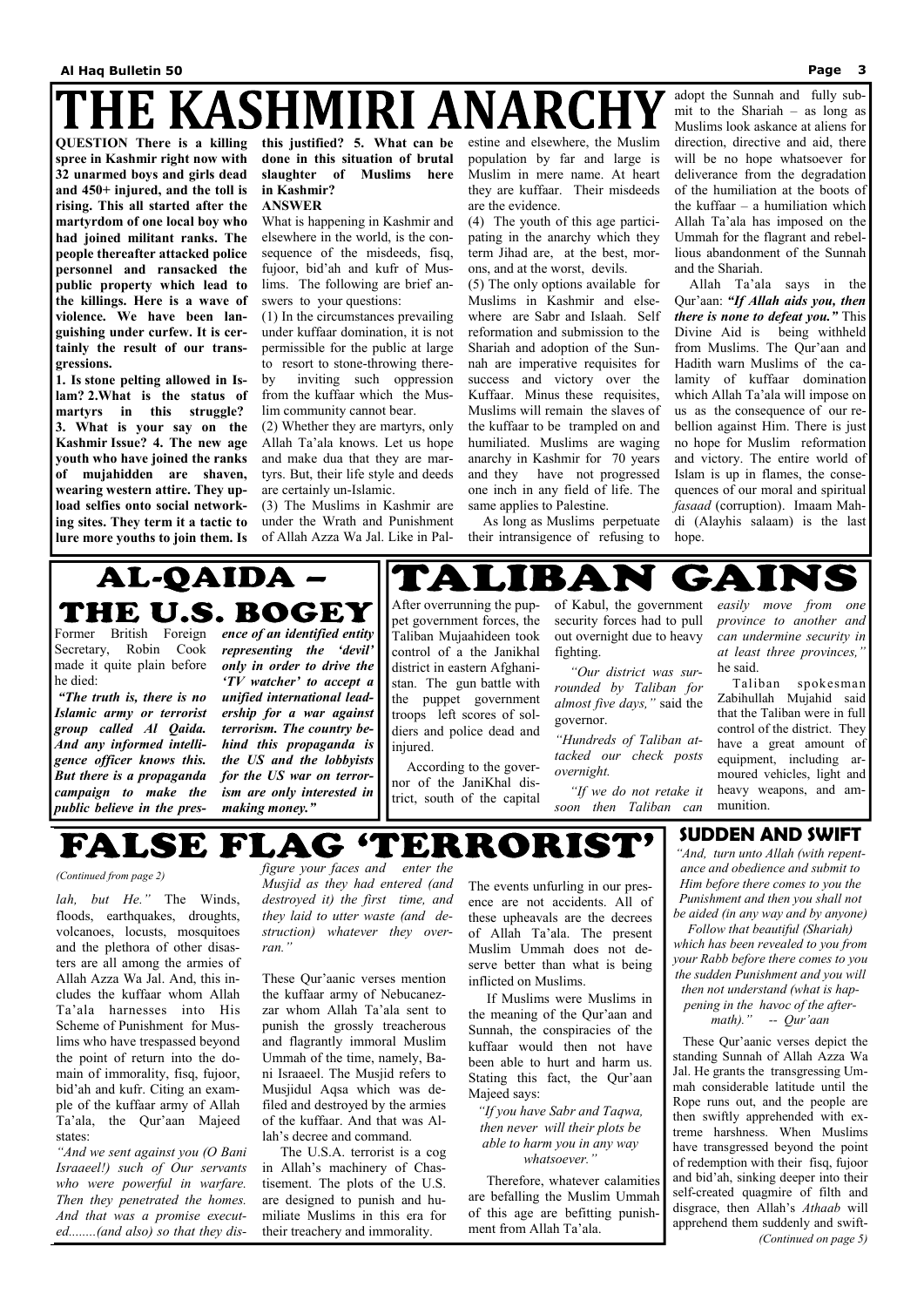### TURKEY – A DIVINE OPPORTUNITY

riah and Sunnah 100% in such a corrupt scenario by even a president who may be a genuine Wali of Allah Ta'ala, will be quickly torpedoed. We narrate this understanding from Hadhrat Maulana Masihullah (Rahmatullah), our Ustaadh and Shaikh. He maintained that even the greatest Buzrug will fail in the current scenario of almost total irreligiosity *(bad-deeni and be-deeni)* if it is assumed that the ruler is such a Deeni personality. It is quite logical that a pious ruler stands not the ghost of a chance against a satanic people wallowing in fisq, fujoor and kufr.

 Morsi is the most recent example of the failure to impose even a very 'moderate', very liberal version of Islam. There are parallels in the Egyptian and Turkish scenarios. In both countries, half or more than half the populations are kuffaar masquerading as Muslims. The U.S.A. was the conspirator to oust Morsi, and it is the author of the Turkish botched coup. The military, navy, airforce, the civil

service, the judicial system, the police force, the intelligence agencies and just about every wrung of government are glaringly kufr and kuffaar. To aggravate this satanic state of affairs, the greater part of the population is practically kuffaar. There is no hope for the greatest Buzrug to impose Shariah Law should he succeed in being installed as president or Ameerul Mu'mineen.

 Success is reliant on the masses. Their *Aqaa-id (Beliefs)* and *A'maal (Deeds)* are of crucial importance. These two factors are the determinants for either Divine Aid *(Allah's Nusrat)* being granted or withheld. That is precisely why Allah Ta'ala ordained that Rasulullah (Sallallahu alayhi wasallam) devote the first 13 years of the mission of *Risaalat* in Makkah, teaching the Sahaabah only Beliefs and Morality.

 The lone president is in reality impotent. The power is with the masses, not with the small clique of rulers. The rulers will be in accordance with the *A'maal* of the masses. In the form of Erdogan, Allah Ta'ala has bestowed a great *Ni'mat* on the Turkish people. Allah Ta'ala has used him to open up the doors of the Deen to the masses. If the people take good advantage of this Divine Bounty, using the opportunity to nourish their Imaan with Ilm and Taqwa by means of self-reformation, then Allah Ta'ala will most certainly transform the leadership to conform to the spirituality of the people.

 Erdogan has opened up the bolted Musaajid and Madaaris. Children are now free to pursue Deeni education. The masses are free to adopt Islamic appearances and Sunnah culture. If they spurn this Ni'mat of Allah Ta'ala, Erdogan will be removed from the scene to be replaced by brutal suppression and oppression – all reflections of the deeds of the people. The onus lies on the masses. The process of Islamization has to commence at grass roots level by the Ulama and the masses. Currently there appears to be no opposition for genuine Islamization of the people. If this Allah-given opportunity is squandered in *ghaflat* and measures for the *Islaah* of the people are not instituted, the vista of freedom which is presently enjoyed will be closed. Erdogan and his party will disappear from the scene to be replaced by a brutal, tyrannical regime as had happened in Egypt.

 The necessary change for the acquisition of Divine Aid has to incumbently come from the bottom, from grass roots level. It will not succeed from the top or governmental level. Firstly, the government is genuinely ignorant of the Deen, and so are the people. The Ulama and those who have Deeni understanding have to initiate the programme for the Islaah of the people. Allah Ta'ala says in the Qur'aan Majeed:

*"Verily, Allah will not change the condition of a nation until they change their own condition. And, when Allah intends punishment for a nation, then there is nothing to ward it off, and they will not find a friend (or helper) besides Allah." (Ar-Ra'd, Aayat 11)* 

### **GULEN'S SINISTER MOVEMENT IN S. A.**

#### *(Continued from page 1)*

The conflagration and failure in Turkey of the designs and plots of the U.S.A. acting undercover of its Turkish agent, have conspicuously ushered Mr. Gulen and his sinister movement into the public glare. While Gulen is under U.S. protection in America for the past couple of decades, the C.I.A. has been spreading its dark, sinister and satanic tentacles all over the globe via the so-called 'islamic' schools of Gulen.

 Gulen, more appropriately the C.I.A., operates thousands of such schools in almost every country. One of Gulen's objectives is the destruction of Islam which he and his bosses hope will be achieved by the production of zombi sheikhs whose brains are being straitjacketed in Gulen's school's of kufr indoctrination under 'islamic' camouflage.

 All the Turkish so-called 'islamic' schools and the Temple of Gulen in Midrand, Johannesburg, deceptively dubbed, *Nizamiye Musjid,* are Gulenist institutions which function by the command and grace of the U.S.A.

 Muslims all over the world are applauding the failure of the U.S. Gulenist coup in Turkey. Muslims are falling over themselves to

jump on the bandwagon of congratulations – congratulating Erdogan for his swift and decisive actions in defeating the agents of the U.S. who had staged the botched coup. However, they overlook the presence of Gulen in their midst. All these Gulenist schools are the haunts and jaunts of the Gilen movement of kufr.

 Erdogan has closed down numerous of Gulen's 'islamic' schools in Turkey even prior to the failed coup. Muslims in South Africa are treacherously supporting these Gulenist schools and Gulen's Temple in the Midrand.

 **It is not permissible to support any of these Gulenist schools. It is not permissible to contribute funds for these schools. It is not permissible to send your children to these schools which have been established to undermine and destroy Islam. It is not permissible to perform Salaat in Gulen's temple in the Midrand.** 

 **Those who are congratulating Erdogan, if they are sincere, should focus on Gulen's institutions in South Africa. The Muslim community must be warned to steer clear of these Gulenist so-called 'islamic' schools and from Gulen's temple.**

According to recent report of the private intelligence agency, Stratfor, the Taliban is stronger than ever and operating in more territories than at any time since 2001, when the US started its campaign in Afghanistan.

 The Taliban have also made significant gains in Helmand Province and is almost in total control of the region. The Head of Helmand's provincial council, Kareem Atal said:

*"Around 80 percent of the province is under the control of the insurgents. There are a number of districts that the government claims are under their control, but the government is only present in the district administrative center and all around are under the control of the insurgents."* 

THE ERA OF WAHN

TALIBAN CONTROL

The following Hadith explains a very important Sign of Qiyaamah – a Sign which we are witnessing transpiring in front of our eyes.

 *"Thaubaan (Radhiyallahu anhu) narrated that Rasulullah (Sallallahu alayhi wasallam) said: 'Soon (will the time dawn) when the nations (i.e. the kuffaar) will invite each other against you just as eaters invite others to share their dish.' Someone (a Sahaabi) asked: 'Will that be because of our small number at that time?' Rasulullah (Sallallahu alayhi wasallam) said: 'In fact, at that time you (i.e. Muslims) will be abundant, but you will be rubbish (scum/flotsam/sewerage waste) like the rubbish of floodwaters. Most certainly, Allah will* 

*eliminate from the hearts of your enemy fear for you, and cast WAHN in your hearts.' The person asked: 'O Rasulullah! What is WAHN?' Rasulullah (Sallallahu alayhi wasallam)* 

*said: 'Love of the dunya and dislike for Maut."* 

 Who can deny the flotsam status of the Ummah of today? The one who dares deny the fact that Muslims today constitute the scum and rubbish of the world, should take his leave from Islam. We are in the epicentre of the era of *Wahn.* The love of the dunya has transformed the overwhelming majority of the Ummah into zindeeqs and munaafiqs. The evil and immorality which are today salient features of even Muslim *(Continued on page 5)*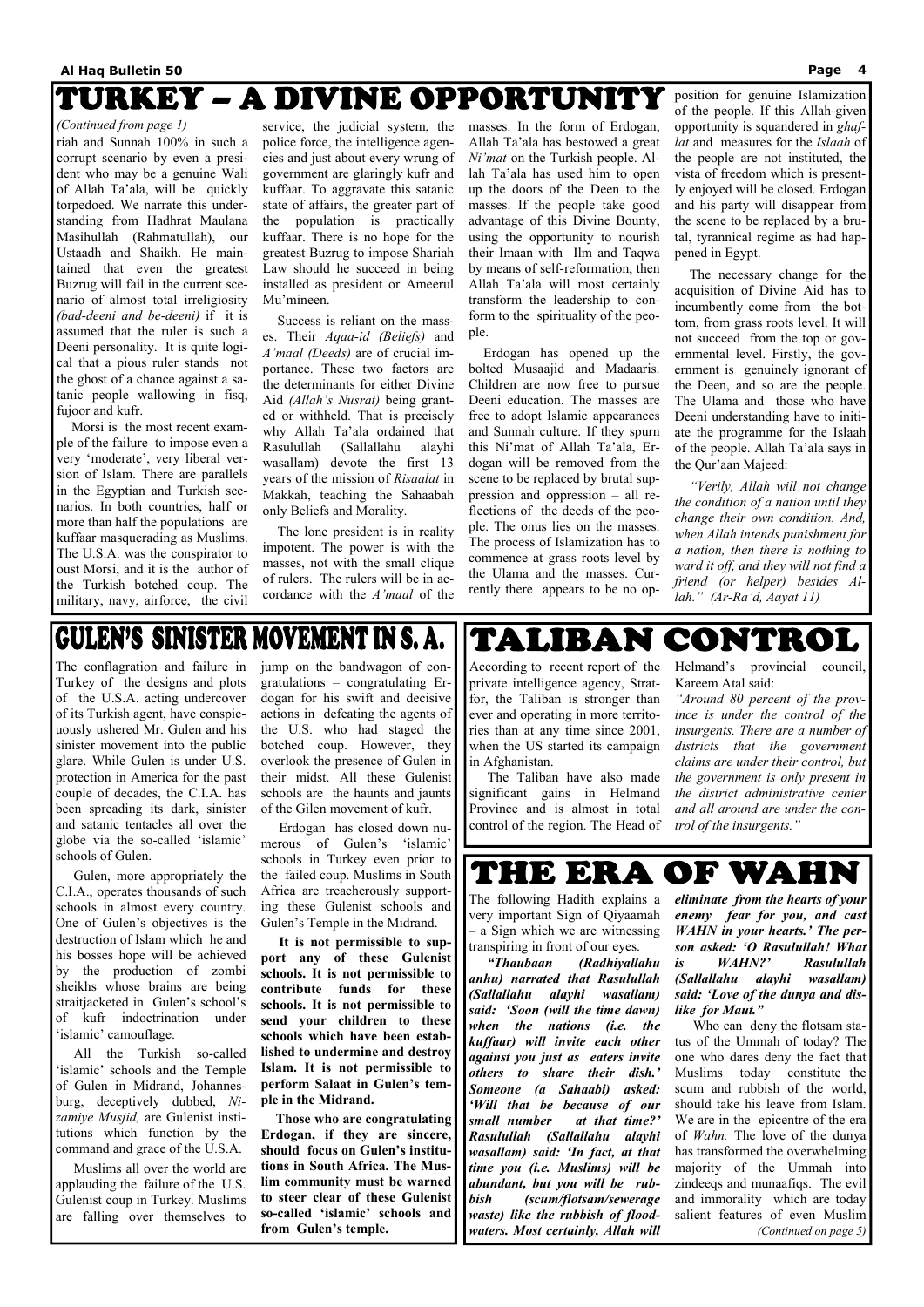## **MUSLIM ATTITUDE TOWARDS JEWS**

### **QUESTION**

What should our interactions with Jews be, especially in the current climate? A lot of Muslims are very angry at how Israel treats the Palestinians, and quite rightly so. However, how should we interact in our encounters with the Jews? I read in hadiths how the Nabi (sallallahu alayhi wasallam) did dawah to the Jews and did business with them, yet these days some Muslims absolutely refuse to give dawah to Jews.

 Also many Muslims seem to have hatred for Jews on racial grounds. I know a brother who is a good man, who reverted to Islam. A Muslim attacked his Jewish ancestry which was absolutely wrong.

 Nowadays there are Muslims in Western countries, who whenever Israel does something in Palestine react and chant "death to the Jews, kill the Jews" and randomly beat up Jews walking on the streets just because they are Jewish, and in some extreme cases synagogues and Jewish graves get desecrated. They argue that these acts are done because of Israel's actions abroad in the Middle East.

 Also some Muslims believe it is ok to blow up synagogues and murder Jews even if those Jews are not Zionists. They still think its ok to murder them solely because they are Jewish although

there are many Jews who do not support Israel and condemn Israel's actions abroad.

 The same people as above also make the dangerous claim that in our time if an Islamic state returns then there is no more Jizyah for the Jews, arguing that the state of Israel completely nullifies any chance of Jizyah for the Jews. They say either accept Islam or be slaughtered. I do not understand this claim as there are more Christian Zionists than Jews, yet the same people do not advocate genocide of Christians and still believe you can take Jizyah from them while the jews are excluded?

 I have spoken to Jews including a rabbi who is anti-zionist and he said to me that orthodox Jews condemn Israel and its actions and say the state of Israel is illegal in Jewish law. He also said that Jews would prefer to live under an Islamic state, and cited the historical examples of Muslim rule in Spain and the Ottoman Empire when Muslims saved the Jews from the mass killings in Christian Europe. He was impressed by Muslim tolerance and kindness. May Allah guide him to Islam.

 How should we interact with the Jews whilst we live in the West and what is your advice about the angry youth who are hell -bent on aggressive actions?

#### **ANSWER**

There is no basis in Islam for the kind of savage behaviour you have described. Those displaying such uncouth and cruel conduct are callous morons with corrupt beliefs which have no relationship with Islam. They have inherited kuffaar attitudes as a consequence of their assimilation into western culture. However, they exhibit the attitudes of kuffaar which they taint with 'islamic' hues.

 Rasulullah (Sallallahu alayhi wasallam) was sent by Allah Ta'ala as the Nabi for all mankind and jinnkind. No nation/race is excluded from the scope of Rasululla's *Risaalat*. One of the Holy Wives of Rasulullah (Sallallahu alayhi wasallam), Hadhrat Safiyyah (Radhiyallahu anha) was a Jewish lady. For her sake, Allah Ta'ala freed all the Jewish prisoners of war who were related to her.

> was carried by assault. He had thought of inflicting a terrible punishment in revenge for all that had taken place in Jerusalem and at Antioch, but his 'humanity overbore his anger. Save and except the fighting men and the monks and priests, who were found inciting the Frankish soldiery, none were killed. The men, women, and children who had fallen into the hands of the victors were set at liberty, and their goods and chattels were restored to them out of free grace. ............"

 The Qur'aan states the permissibility of marrying Jewish women and consuming their slaughtered meat although today the fatwa is of impermissibility due to extraneous circumstances. But this fatwa should not be construed as an abrogation of the Qur'aanic permissibility. *Per se* Nikah to women of the Ahl-e-Kitaab remain valid. If there is any Islamic validity in the egregious hatred displayed by some ignorant Muslims, Rasulullah (Sallallahu alayhi

mah is today the scum and rubbish of the world, so too, said Rasulullah (Sallallahu alayhi wasallam) will be the molvis and shaikhs. They will be the *"vilest of people under the canopy of the sky".* The intelligent and sincere Muslim only has to cast a cursory glance at the shenanigans of the molvis of the Jamiats, of the carrion cabal, of *(Continued from page 4)* **u** rubbish of the world, so too, said and he will not fail to see how ly. It will then be a time too late for re-

 $\mathbf{M}$  . The set of  $\mathbf{M}$ 

wasallam) would not have married a Jewish lady nor would the Qur'aan have granted the permission.

 The corrupt view which the ignoramuses hold regarding Jizyah is tantamount to abrogation of the Qur'aanic Law, and such cancellation is kufr. This corrupt view illustrates their ignorance. These types of morons have no affinity with the Shariah and the Sunnah, hence they blurt out just any haraam drivel disgorged by their nafs

### **SUDDEN AND SWIFT** *(Continued from page 3)*

 Whatever you have described of the reactions of Muslims towards Jews in the West is haraam. Israel's oppression does not justify the hatred and injustices committed on Jews in general. There is no Islamic justification for their haraam conduct.

 Muslims should display good moral conduct and always be just. The manner in which these jaahil Muslims conduct themselves only drives non-Muslims away from Islam. This was never the conduct of the Sahaabah and the Salafus Saaliheen who had conquered the lands of the kuffaar.

 Those who say that Jizyah is abolished for Jews if Muslims ever gain control of Israel, are stupid. They do not know anything about the Shariah nor about Islamic morals, hence they react like kuffaar. In day to day affairs, Muslims should portray excellent moral conduct when dealing with all people even if they are Jews.

The horror of the carnage, brutality, savagery and cannibalism perpetrated by the Crusaders when they took Jerusalem from the Muslims, did not induce the illustrious Atabek (Ruler) Imaaduddin Zangi to reciprocate in like manner. The following extract from '*A Short History of the Saracens*' by Ameer Ali portrays the nobility of the Muslim Ruler's character "............In 534 A.H. he *(Imaaduddin Zangi)* routed the Franks in the neighbourhood of

Barin (Mont-Ferrand), which fell into his hands. It was one of the strongest fortresses held by the Crusaders, and formed the centre of their marauding excursions into the countries between Hamah and Aleppo. His greatest conquest, however, was achieved in the year 539 A.H., when he captured Edessa (Roha) which belonged to Joscelin II, "their hero and demon." "It was in truth the conquest of conquests." "Roha was regarded by the Christians as one of the no-

blest of cities, for it formed one of their bishoprics, the most eminent of which was that of Jerusalem. After Jerusalem came in order Antioch, Rome, Constantinople, and Roha. It was in effect the eye of Mesopotamia. Its possession had enabled them to reduce the surrounding districts, and they possessed strong fortresses along the line of march." (Ibnul-Athir)

 Zangi, on his approach offered the inhabitants safety of life and property, but they rejected his terms with indignation. The city

women prowling in the public domain are absolutely revolting and shockingly lamentable.

 The wholesale betrayal of Islam and the Ummah by the ulama-e-soo' who preponderate Muslim society in every country, further confirms the proximity of Qiyaamah. Just as the Um-

the shariah boards of the riba banks, and the sheikhs of MJC, and he will not fail to see how vividly these *GHUTHA'* mirror the aforementioned Hadith.

 Rasulullah (Sallallahu alayhi wasallam), himself has described Muslims of the later eras as *ghutha'.* Do some soul searching and you will with clarity understand the rubbish-scum status of the Ummah of this age.

gret and repentance.

 This is the inevitable fate which has already been divinely initiated in different countries in a variety of forms. It is an incremental trend. The deluge of Athaab will not be halted. The Syria, Rohingiya, Palestine, Kashmir, etc. conflagrations and the intermittent natural disasters are samples of Allah's *Athaab*.

### THE MAGNANIMITY OF ZANGI

 $\overline{\bullet}$   $\overline{\bullet}$   $\overline{\bullet}$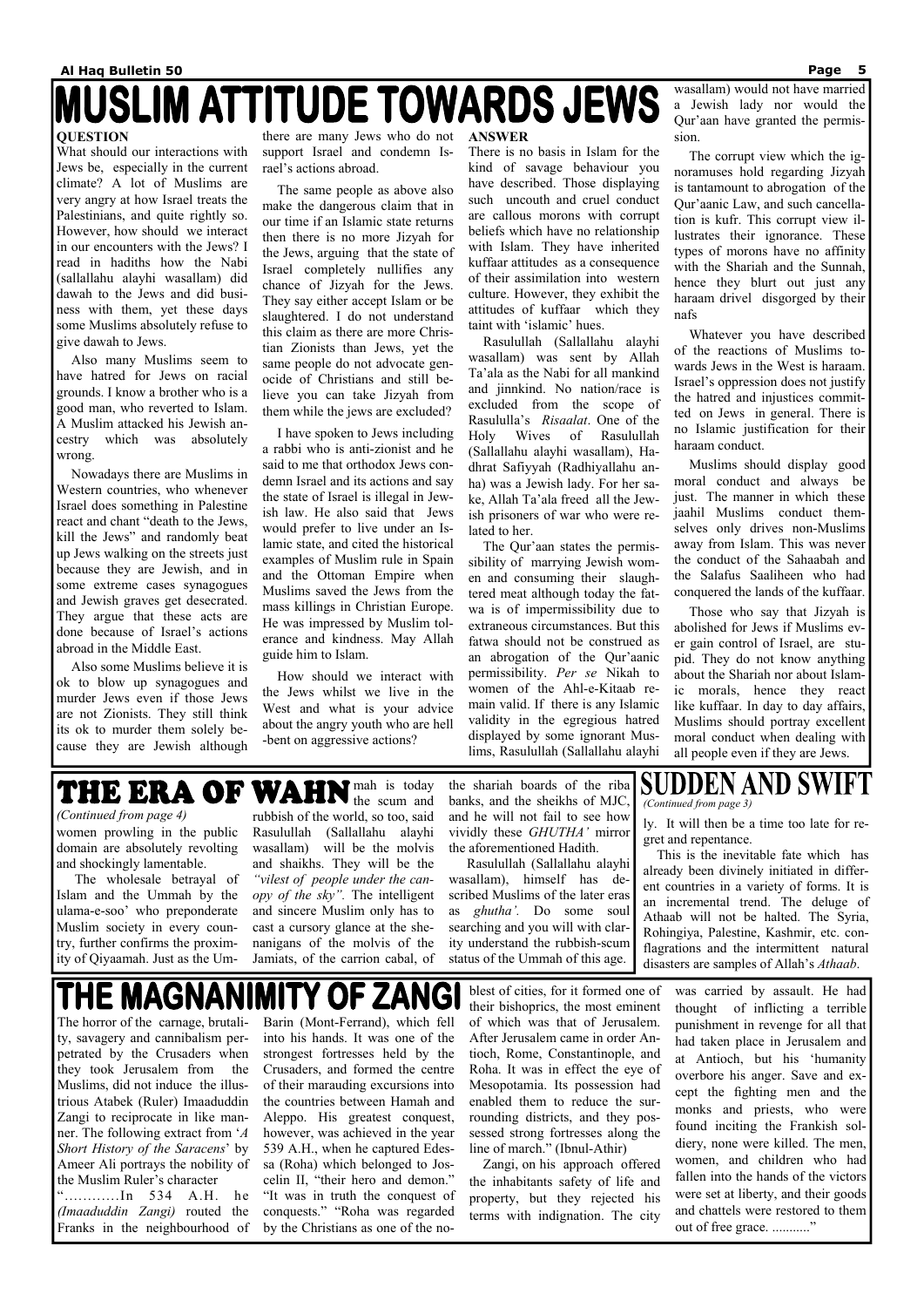## THE BOGUS ISIS 'CALIPHATE'

Qaeda affiliated entities have been used by US-NATO in numerous conflicts as "intelligence assets" since the heyday of the Soviet-Afghan war. In Syria, the Al Nusrah and ISIS rebels are the foot-soldiers of the Western military alliance, which in turn oversees and controls the recruitment and training of paramilitary forces.

While the US State Department is accusing several countries of "harboring terrorists", **America is the Number One "State Sponsor of Terrorism"**: The Islamic State of Iraq and al-Sham (ISIS) –which operates in both Syria and Iraq– is covertly supported and financed by the US and its allies including Turkey, Saudi Arabia and Qatar. Moreover, the Islamic State of Iraq and al-Sham's Sunni caliphate project coincides with a longstanding US agenda to carve up both Iraq and Syria into separate territories: A Sunni Islamist Caliphate, an Arab Shia Republic, a Republic of Kurdistan, among others.

The US-led Global War on Terrorism (GWOT) constitutes the cornerstone of US military doctrine. "Going after Islamic terrorists" is part and parcel of nonconventional warfare. The underlying objective is to justify the conduct of counter-terrorism operations Worldwide, which enables the US and its allies to intervene in the affairs of sovereign countries.

Many progressive writers, including alternative media, while focus-

### **WHOSE EXAMPLE IS ISIS IMITATING?**

ing on recent developments in Iraq, fail to understand the logic behind the "Global War on Terrorism." The Islamic State of Iraq and Al Sham (ISIS) is often considered as an "independent entity" rather than an instrument of the Western military alliance. Moreover, many committed anti-war activists –who oppose the tenets of the US-NATO military agenda – will nonetheless endorse Washington's counter-terrorism agenda directed against Al Qaeda:. The Worldwide terrorist threat is considered to be "real": "We are against the war, but we support the Global War on Terrorism".

### **The Caliphate Project and The US National Intelligence Council Report**

A new gush of propaganda has been set in motion. The leader of the now defunct Islamic State of Iraq and Al Cham (ISIS) **Abu Bakr al-Baghdadi** announced on June 29, 2014 the creation of an Islamic State:

> He recounts the struggles of the Caliph in trying to wrest control from traditional regimes and the conflict and confusion which ensue both within the Muslim world and outside between Muslims and the United States, Europe, Russia and China. While the Caliph's success in mobilizing support varies, places far outside the Muslim core in the Middle East—in Africa and Asia—are convulsed as a result of his appeals. The scenario ends before the Caliph is able to establish both spiritual and temporal authority over a territory— which historically has been the case for previous Caliphates. At the end of the scenario, we identify lessons to be drawn."("Mapping the Global Future". p. 83)

Fighters loyal to the group's proclaimed "Caliph Ibrahim ibn Awwad", or Abu Bakr al-Baghdadi as he was known until Sunday's July 1st announcement, are inspired by the Rashidun caliphate, which succeeded the Prophet Muhammad in the seventh century, and is revered by most Muslims." (Daily Telegraph, June 30, 2014)

 In a bitter irony, the caliphate project as an instrument of propaganda has been on the drawing board of US intelligence for more than ten years. In December 2004, under the Bush Administration, the National Intelli-

gence Council (NIC) predicted that in the year 2020 a New Caliphate extending from the Western Mediterranean to Central Asia and South East Asia would emerge, threatening Western democracy and Western values.

 The "findings" of the National Intelligence Council were published in a 123 page unclassified report entitled "Mapping the Global Future".

 "A New Caliphate provides an example of how a global movement fueled by radical religious identity politics **could constitute a challenge to Western norms and val-** **ues as the foundation of the global system"** (emphasis added)

 The NIC 2004 report borders on ridicule; it is devoid of intelligence, let alone historical and geopolitical analysis. Its fake narrative pertaining to the caliphate, nonetheless, bears a canny resemblance to the June 29, 2014 highly publicized PR announcement of the creation of the Caliphate by ISIS leader Abu Bakr al-Baghdadi.

 The NIC report presents a socalled "fictional scenario of a letter from a fictional grandson of Bin Ladin to a family relative in 2020." It is on this basis that it makes predictions for the year 2020. Based on an invented bin Laden grandson letter narrative rather than on intelligence and empirical analysis, the US intelligence community concludes that the caliphate constitutes a real danger for the Western World and Western civilization.

 From a propaganda standpoint, the objective underlying the Caliphate project –as described by the NIC– is to demonize Muslims with a view to justifying a military crusade:

"The fictional scenario portrayed below provides **an example of how a global movement fueled by radical religious identity could emerge.**

Under this scenario, a new Caliphate is proclaimed and manages to advance a powerful counter ideology that has widespread appeal. **It is depicted in the form of a hypothetical letter from a fictional grandson of Bin Ladin to a family relative in 2020.**

This "authoritative" NIC "Mapping the Global Future" report was not only presented to the White House, the Congress and the Pentagon, it was also dispatched to America's allies. The "threat emanating from the Muslim World" referred to in the NIC report (including the section on the caliphate project) is firmly entrenched in US-NATO military doctrine.

 The NIC document was intended to be read by top officials. Broadly speaking it was part of the "Top official" (TOPOFF) propaganda campaign which targets senior foreign policy and military decision-makers, not to mention scholars, researchers and NGO "activists". The objective is to ensure that "top officials" continue to believe that Islamic terrorists are threatening the security of the Western World.

 The underpinnings of the caliphate scenario is the "Clash of Civilizations", which provides a justification in the eyes of public opinion for America to intervene Worldwide as part of a global counter- terrorism agenda.

From a geopolitical and geographic standpoint, the caliphate constitutes a broad area in which the US is seeking to extend its economic and strategic influence. In the words of Dick Cheney pertaining to the 2004 NIC's report:

"They talk about wanting **to reestablish what you could refer to as the Seventh Century Caliphate.** This was the world as it was organized 1,200, 1,300 years, in effect, when Islam or Islamic people controlled everything from Portugal and Spain in the West; **all through the Mediterranean to North Africa; all of North Africa; the Middle East; up into the Balkans; the Central Asian republics; the southern tip of Russia; a good swath of India; and on around to modern day Indonesia.** In one sense from Bali and Jakarta on one end, to Madrid on the other." Dick Cheney (emphasis added) What Cheney is describing in today's context is a broad region extending from the Mediterranean to Central Asia and South East Asia in which the US and its allies are directly involved in a variety of military and intelligence operations.

The stated aim of the NIC report was "to prepare the next Bush administration for challenges that lie ahead by projecting current trends *(Continued on page 7)* 

#### *(Continued from page 1)*

In its perpetration of brutality and murder of non-Muslims and non-Wahhaabi Muslims, whose example is ISIS emulating? Clearly, the *Zaalimeen* of ISIS are treading faithfully in the footsteps of the Christian barbarians whose savagery and moral depravity history has recorded Instead of following the example of Sultan Salahuddin, Atabek Zangi, and above all, the example of the Sahaabah of Rasulullah (Sallallahu alayhi wasallam), ISIS has been walking faithfully in the footsteps of the Christian murderers and savages. If these so-called 'mujahideen' had a proper understanding of the meaning of Jihad and its objectives, they would not conduct themselves like the cannibals of Christendom.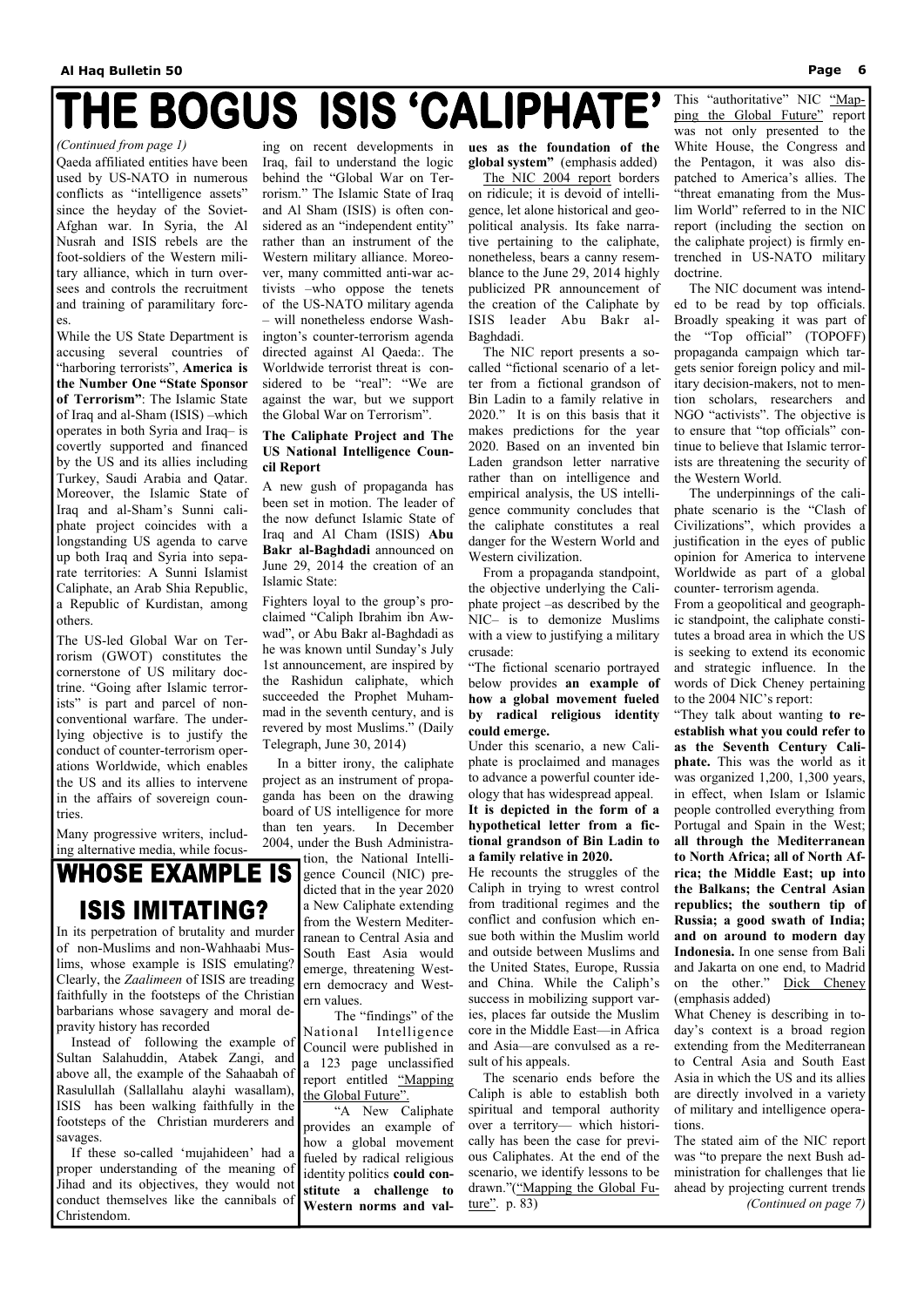that may pose a threat to US interests".

**The NIC intelligence document was based, lest we forget, on "a hypothetical letter from a fictional grandson of Bin Ladin to a [fictional] family relative in [the year] 2020″. "The Lessons Learnt"** as outlined in this "authoritative' NIC intelligence document are as follows:

• the caliphate project "constitutes a serious challenge to the international order".

"The IT revolution **is likely to amplify the clash between Western and Muslim worlds…"**

The document refers to the appeal of the caliphate to Muslims and concludes that:

"the proclamation of the Caliphate **would not lessen the likelihood of terrorism and in fomenting more conflict"**. [sic]

The NIC's analysis suggests that the proclamation of a caliphate will generate a new wave of terrorism emanating from Muslim countries thereby justifying an escalation in America's Global War on Terrorism (GWOT):

the proclamation of the caliphate … **could fuel a new generation of terrorists intent on attacking those opposed to the caliphate, whether inside or outside the Muslim World."** (emphasis added)

What the NIC report fails to mention is that US intelligence in liaison with Britain's MI6 and Israel's Mossad are covertly involved in supporting both the terrorists and the caliphate project.

 In turn, the media has embarked on a new wave of lies and fabrications, focusing on "a new terrorist threat" emanating not only from the Muslim World, but from "home grown Islamist terrorists" in Europe and North America.

*The original source of this article is Global Research* 

### **OUR COMMENT**

The political and anarchical upheavals we are witnessing in this era should not divert our focus from reality. Whilst the ostensible or earthly cause *(the Sabab)* appears to be the U.S. and the other satansits masquerading as human beings, the True Reality and Creator and Controller of everything is Allah Azza Wa Jal. It is Allah Ta'ala Who is causing these conflagrations and upheavals, and the primary reason for the current scenario is His Punishment for the Muslim Ummah.

 Muslims have voluntarily become the slaves and the bootlickers of the kuffaar West. They have abandoned Islam whilst professing to be Muslim by name. Muslims – the ulama as well as the masses – have reneged from Islam. They have appointed the western kuffaar as their role models and their leaders, hence Allah Ta'ala has appointed them to be our rulers. It is shaitaan who diverts our focus from reality and engrosses our brains with shadows. Nothing moves without the command of Allah Ta'ala. He states with clarity in the Qur'aan:

 *"By Him are the Keys of the Ghaib (the Unseen and Unknown Realms). He knows what is in the ocean and on the land. Not a leaf drops (form a tree), but He is aware. There is not a seed in the darkness of the earth nor anything moist or dry, but it is recorded in a Clear Book."* 

 Not an atom moves, but it is the effect of Allah's direct command and intervention. Thus, castigating the U.S. and Shaitaan for our plight, our humiliation and our degradation is the ramblings of mentally deranged people. Rather, the U.S. and its underlings are all the armies of Allah Azza Wa Jal. The Qur'aan Majeed states: *"No one knows the armies of Allah, but He."* Reminding Muslims of the fact that kuffaar armies are part of His Punishment and are ordered by Him to punish Muslims, the

## THE TAQWA OF UMAR BIN ABDUL AZEEZ

*(Continued from page 6)* 

*(Continued on page 10)* 

The governor of Urdun had sent a gift of two baskets of fresh dates for the Khalifah, Hadhrat Umar Bin Abdul Azeez (rahmatullah alayh). The Khalifah asked: "How were these dates delivered?" He was informed that the horses used for postal deliveries were used. He said: "I don't have a greater right than the general public to these horses. Sell both baskets of dates and use the money to buy feed for

the horses.

 When the price was ascertained in the market place for the dates, the Khalifah's nephew purchased both baskets. He presented one basket to the Khalifah while he retained one for himself. Hadhrat Umar Bin Abdul Azeez (rahmatullah alayh) commented: "Now it is halaal for me to eat of the dates."

The Afghans have been waging their Jihad in their land since the 1980's after the Russian occupation of Afghanistan. The fighting has continued relentlessly to this day for more than thirty five years. What has the Afghan Jihad achieved? After 35 years of fighting, horrible suffering and misery for the entire population, victory has not been achieved.

 The initial Jihad which secured the defeat and expulsion of the Soviet Union was conspired, planned, co-ordinated and fully funded by the U.S. smarting under its humiliation and expulsion from Vietnam – a defeat for which the Soviet Union was largely responsible. During the Jihad against the Russians, the U.S. had achieved a remarkable degree of unity among the Afghans with the assistance of the Pakistani intelligence agency, the ISI who had the task of planning and co-ordinating the Jihad on the ground.

 The day the Russians and its puppet government had been defeated and expelled, the 'mujahideen' set about killing their own kind. The internecine warfare continued and the aftermath of death and destruction was greater than the damage caused during the decade-long war against the Russians. The anarchy continued for several years with mujahideen pitted against mujahideen, pillaging and plundering the land. Muslims killing Muslims, and all under the banner of 'jihad'. This was prior to the era of the Taliban.

 Since the anarchy in Afghanistan was detrimental to the political objectives of Pakistan, the ISI brought into existence the Taliban. The successes of the Taliban were spectacular. Within a short time, the greater part Afghanistan was brought under Taliban control. Kabul under Mas'ood and Mazar Sharief under the communist Dostum, remained unconquered for a while. After intense fighting, Mas'ood was ousted, and he took refuge in his stronghold some

miles out of Kabul where he remained in control under the day he was assassinated.

 Then came the American invasion. With its coalition of aggressors, the country was devastated and the Taliban displaced. For the past 15 years, the fighting is continuing. Despite the U.S. and its kuffaar coalition having suffered tremendous losses, the U.S. retains a strong presence in Afghanistan and there are no indications whatsoever that it has any intentions of abandoning Afghanistan. On the contrary, the U.S. has dug in. The airbase in Bagram has been developed and modernized. It is a base which the U.S. requires desperately in the event of hostilities breaking out with China. The U.S. puppet government is functioning. The cities are under the control of the puppet government, and the fighting continues all over the country with no signs of a clear victory for the Taliban. On the contrary, the U.S. has succeeded in creating a bogus ISIS entity to foment greater anarchy so as to

keep the Afghans fighting among themselves.

 The anarchy in Afghanistan and in other Muslims lands – Palestine, Kashmir, Iraq and Syria – has similar patterns of failed 'jihads' with Muslims drifting further from the Deen, especially in the Middle East and Kashmir. Those waging war in the name of Jihad are manifestly ignorant of the primary objective of Jihad since they are generally ignorant of Islam. The Jihad which the Sahaabah had waged was for *I'laa Kalimatullaah – to raise the Word of Allah.* They had issued from the Arabian Desert and within a few years overran a great part of the world. The lands of the Persian and Roman empires were quickly subjugated and brought under the domination of Islam, hence today we all are Muslims.

 The Jihad of the Sahaabah was not defensive warfare. Almost all of their campaigns were Jihad consisting of offensive wars designed to capture the lands of the kuffaar to hoist the Standard of *(Continued on page 9)* 

## THE BOGUS ISIS 'CALIPHATE'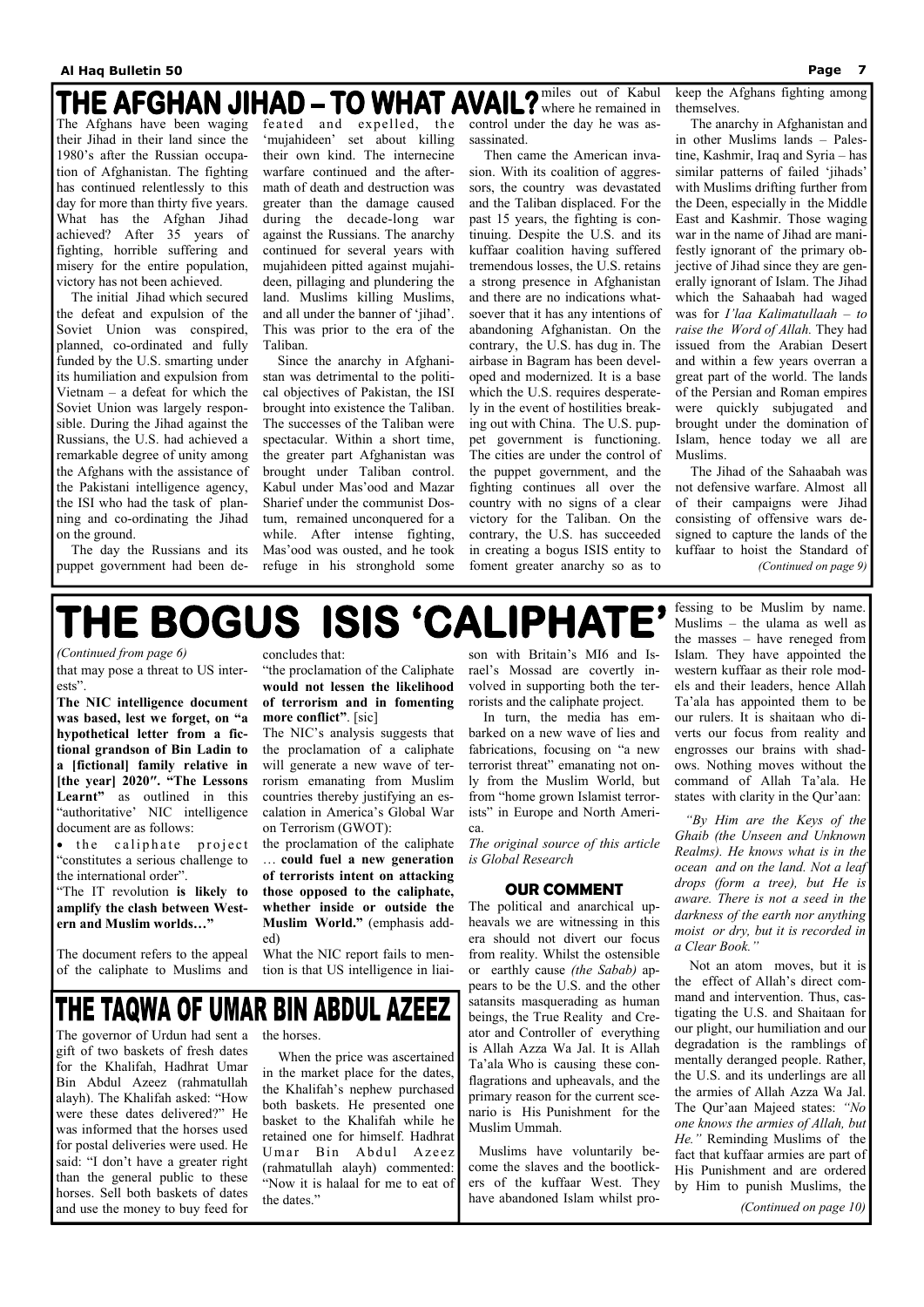## WHAT KIND OF 'JIHAD' IS THIS? IT IS A U.S.A. 'JIHAD

### *REFUGEE CHIL-DREN SEXUAL-LY ABUSED IN EUROPE'S REF-UGEE CAMPS*

Published 15 Aug, 2016 A boy is seen in abandoned school used by volunteers for hosting families of refugees from Syria and Afghanistan in Athens. © Aris Messinis / AFP

 Refugee children as young as seven have been sexually assaulted in official EU migrant camps in Greece, where children and women are said to be too afraid to go outside their tents when it's dark, a report states, citing charities working at the venues.

 The revelations were published in the Observer on Saturday.

 The report takes a closer look at the Softex refugee camp, a former toilet roll factory on the outskirts of Thessaloniki in Greece that hosts some 1,400 asylum seekers from besieged Syria, of whom 170 are thought to be children, according to the news outlet's data.

 The Observer quoted a local volunteer who stated that *"some young girls had been effectively groomed by male gangs."* Speaking on condition of anonymity, he described an attack on a sevenyear-old Iraqi girl, whose parents *"are still in disbelief over what happened."*

 *"A man from one of the 'mafia' groups asked their sevenyear-old daughter into their tent to play games on his phone and then zipped up the tent. She came back with marks on her arms and neck. Later the girl described how she was sexually abused. It has scarred a seven-year-old child for life,"* he said.

 The Iraqi family was reportedly later moved out of the camp and into an emergency facility.

 The Softex refugee camp was built after the closure of the illegal Idomeni camp on Greece's Macedonian border, where numerous clashes were seen between police and asylum seekers. The refugees from Idomeni were later relocated to Thessaloniki and its surrounding area by Greek authorities.

 Reports of children being sexually abused in Greek refugee camps have also been heard by Anna Chiara Nava of Médecins Sans Frontières (Doctors without Borders) in Thessaloniki.

 *"It's really hard for the unaccompanied minors – 16- and 17 years-olds – to survive. It's the survival of the fittest in there. In the evening and night, it's impossible to find them because they are hiding in the tents."*

 She added that the women are also afraid. *"They complain that during the night and evening they cannot go to the toilet alone. They have all heard of reports of others being attacked,"* said Nava.

 The Observer also cited Anita Dullard of the International Federation of Red Cross and Red Crescent Societies, who said the organization had informed the government of a spike in sexual abuse in Greece's refugee camps and was also keeping in touch with the UN concerning the issue.

 In May of this year, a shocking revelation emerged concerning sexual abuse at a migrant facility in southeast Turkey, where a cleaner at the Nazip refugee camp received a 108-year prison sentence for sexually abusing over two dozen Syrian refugee boys, aged 8 to 12.

 The perpetrator, identified as "Erdal E." in the court papers, said he had been deliberately luring

young boys into places with no surveillance cameras, near bathrooms and other common facilities. He would pay them around 2- 5 Turkish lira (\$0.70-1.70) each before assaulting them.

 In June, UNICEF warned that child refugees were being subject to physical and sexual abuse and exploitation en route to Europe.

 Europe is currently facing its worst refugee crisis since World War II. In 2015 alone, some 1.8 million asylum-seekers entered the European Union fleeing war and poverty in Middle-Eastern countries, according to data from the European Union border agency, Frontex.

*(End of Report)* 

### COMMENT

Over 2 million Syrian Muslims have fled their homeland. Tens of thousands have been killed, maimed and inured. The suffering is horrendous. Starvation has driven the Syrian Muslims to devouring cats and dogs. Their sheikhs have issued the fatwa of permissibility due to the dire circumstances which have overtaken the Syrian Muslims.

 Undoubtedly, this is Allah's *Athaab.* However, we cannot claim 100% certitude for the correlation between this heartrending suffering and Divine Punishment, hence the need is to focus on the ostensible causes of the misery. This cause is the bogus, 'jihad' which the U.S. has created to further its global interests. All the jihadi outfits in the Middle Eastern amphitheatre have been drawn into the U.S. conspiracy. All of them are the foot-soldiers of the U.S. Only fools or conspirators believe and say that the U.S., U.K., Turkey, Saudi Arabia, Jordan and the Gulf States are not cahoots in this cruel plot.

 What is the achievement of the Jihadi groups supposedly engaging in Jihad in Syria? Their only 'achievement' is the horrendous suffering of the Syrian masses. Some of that suffering is mirrored in the above report. An entire population has been uprooted. Not only uprooted, but horribly brutalized, pillaged, plundered and raped by a variety of Satanist forces which include the Assad regime, ISIS, the Russians and the U.S. while the so-called 'mujaahodeen' display their impotency and remain snug in their haunts of relative 'safety and security'.

 Whilst most of the foot-soldiers linked to the Jihadi outfits are simpletons, sincerely believing that they are fighting a genuine Jihad, the chaps at the top are well aware of their embrace with the kuffaar directors of the conspiracy. These Jihadi groups have not killed a single Yahoodi nor a single American. On the contrary, they have thoroughly insulated Israel and by means of the brutal Syrian conflagration they have brought peace and security to Israel. Not a single one of these Jihadi outfits is aiding Hamas in its struggle against Israel.

 With the type of suffering and misery which have been unleashed on the unarmed populace, it is HARAAM for any Muslim Jihadi entity to engage in hostilities. When the group is unable to defend and protect the populace, and when such horror as we are witnessing are the outcome, then it is not permissible to initiate hostilities. Since the Jihadi groups totally lack the means for confronting the kuffaar Assad regime, and since the brutal consequences of suffering and misery were expected to unfold, it was not per- *(Continued on page 9)* 

## WHEN HIJRAT IS WAAJIB

The pledge which Muslims in the U.K. are constrained to give to the kuffaar aggressor armed forces illustrates the lamentable plight of Muslims in the U.K. While their plight may not be lamentable economically and materially at this stage of their assimilation into kuffaar life, their Imaan has entered a pitiful state of humiliation which compels them to bootlick the British authorities.

 Regardless of the justification proffered by the morally decadent and spiritually bankrupt imams, molvis and sheikhs for the bootlicking pledge given to the *zaalimeen,* the reality is that fear – Islamophobia – is the determinant for extracting the pledge. The Imaan of Muslims worldwide has been severely eroded and contaminated with fisq, fujoor and bid'ah. The consequence of the deluge of flagrant transgression of Muslims against Allah Ta'ala, is the *athaab*  of humiliation, bootlicking and fear. The hearts of Muslims, especially those in the U.K., U.S.A. and some European countries such as France, are overwhelmed with fear for the kuffaar – fear which Allah Ta'ala has ingrained into their hearts in the wake of their gross and flagrant sinning, immorality and even kufr.

 The haraam pledge is in fact divine punishment for Muslims who have practically become like athiests. Their allegience to Islam, is mere verbal profession whilst their hearts are bereft of even a semblance of *roohaani* fibre. Every intelligent Muslim can or should understand that the pledge given to the aggressors and murderers of countless thousands of Muslims in Afghanistan, Iraq and elsewhere, is haraam and a flagrant betrayal. Allah Azza Wa Jal, *(Continued on page 10)*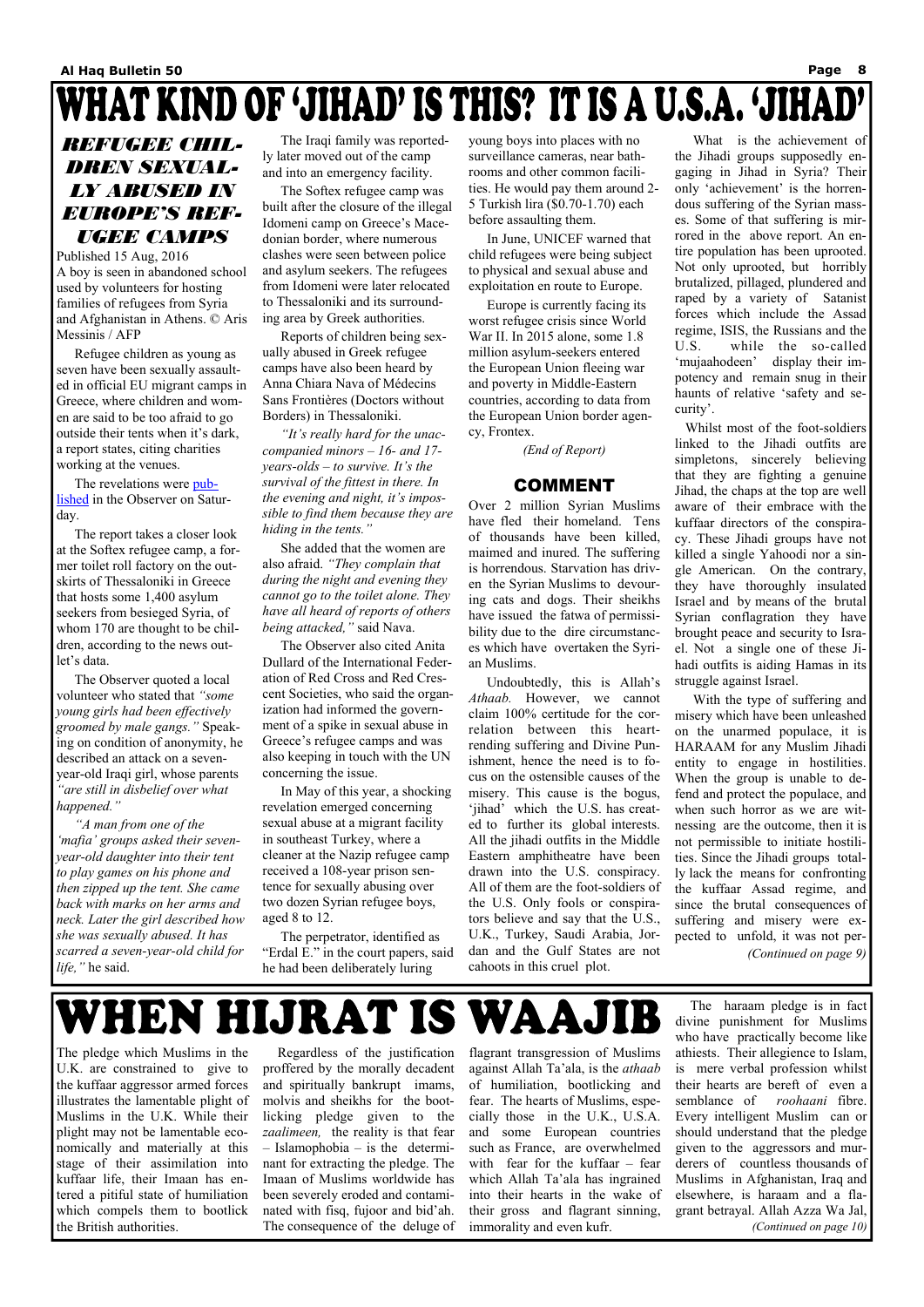# **IBAN - THE ONLY DEENI GROUP**

 The Muslim nation is at its weakest ebb of its history. Even at Hudaibiyyah, they were not so weak, so hopeless and so demoralized as they are today. The scenario demands a Waajib cessation of hostilities and the enactment of peace treaties with the kuffaar along the lines of Hudaibiyyah which the Qur'aan Majeed describes as a momentous *Fatah* 

*(Victory)*. Hadhrat Maulana Ashraf Ali Thanvi (Rahmatullah alayh) said:

 *"We know of only two ways: Jihad or Sabr. When we lack the power, then the option is Sabr and Dua. We do not know any inbetween ways."*

 The Waajib need is to work at grass-roots level among the masses. They are horribly ignorant of the Deen. In fact, their lifestyle testifies to kufr – that they are Muslim in mere name and by birth, not true Muslims who un-

missible to initiate the fight and to dub it 'jihad'. It is not a Shar'i Jihad. It is bandit activity in which all these groups are engaging. *(Continued from page 8)* 

derstand what Islam is. The need is for moral reformation and spiritual elevation. Once these fundamental goals have been achieved, Allah Ta'ala will create the circumstances for genuine Jihad, and Muslims will not be reliant on the kuffaar for support. Right now, every so-called Jihadi outfit is totally reliant on the U.S. and other kuffaar for their 'jihadi' activities which are directed by the U.S. to achieve its own long term political goals.

 While the banditry of the socalled 'mujahideen' brings them

temporary security, sufficient food to fill their bellies and other comforts, they are entirely oblivious of the misery and horror which their bandity – so-called 'jihad' – has brought crashing down on millions of Syrian Muslims who are trading their Imaan, honour, shame and respect for the filthy crumbs of kufr and bread which the European countries are offering them. A vast segment of the Muslim population of Syria has been handed into the open arms of the European kuffaar. This is not Jihad.

Of the innumerable Musaajid catering for Cairo's population of 17 million Muslims, the Kaafir, Sisi has allowed only 247 Musjids to conduct Taraaweeh Salaat. This ban on Salaat is not confined to Cairo. It was applicable all over the country. Thus Taraaweeh Salaat and I'tikaaf were banned in the vast majority of Musaajid all over the country.

 The Awqaf Ministry of Egypt proffering a ludicrous reason for the ban said that the Musaajid are

> Whilst the Taliban are the only group which portrays a semblance of Islam, they lack in *Roohaaniyat (spiritual fibre),* hence they are operating largely under the directives of the fussaaq/ kuffaar Pakistani ISI. They are thoroughly dependent on the ISI for their miniscule jihad  $-$  a jihad

not "suitable from a health and safety point of view". This is the plain rubbish offered to justify the ban on Taraaweeh and I'tikaaf.

 In the city of Alexandria, a city of about 5 million, Salaat was allowed in only 19 Musaajid.

 Furthermore, the Kufr government of Egypt has permanently closed down 27,000 Musaajid. The kuffaar authorities justifying their kufr act, said that any Musjid less than 80 square meteres will not be allowed to operate.

 The shaitaani and sinister logic underlying the closure of thousands of small Musjids is for severing the ties of Muslims, especially in rural areas, from the Deen. In rural areas and in neighbourhoods, most Musaajid and Jamaat Khaanahs are smaller than the stipulated 80 metres.

 Rasulullah (Sallallahu alayhi wasallam) said: *"Your deeds are your rulers".* In reality, rulers are appointed by Allah Ta'ala. A kaafir such as Sisi reflects the kufr and fisq in the hearts and deeds of the Egyptian populace. The

*Athaab* of Allah Ta'ala is always commensurate to the crimes, sins and transgression of the people. Since the vast majority of Muslims in Egypt, as well as all over the world, wantonly indulge in wholesale neglect of the fundamental five Fardh Salaat, the Musaajid have been lying idle and desolate. Thus, the punishment arrived in the form of the kaafir, Sisi.

 The same holds good for Musjidul Aqsa. It is not difficult to understand why Allah Ta'ala has placed Musjidul Aqsa under Yahood domination.

## THE AFGHAN JIHAD - TO WHAT AVAIL?  $_{\text{and not being wased}}^{\text{lack}}$

Islam and to save the people of those lands from the everlasting Fire of Jahannam. They subjugated the lands of the kuffaar to ensure that the people will gain *Najaat* (Salvation) in the Aakhirat. Thus, success and victory welcomed the Sahaabah wherever they went. They had Divine Aid because they were the Khulafaa (Vicegerents) of Allah Azza Wa Jal, administering His Law in every land which they conquered in His Name.

 This type of Jihad is no where to be found today. The Ummah is absolutely immoral and demoralized, groping in darkness and af-

flicted with abject humiliation. The Ummah is rotten to the core. Such people lack the spiritual fibre for Jihad – valid Jihad –the Jihad of the Qur'aan and Sunnah. In fact, they are ignorant of the meaning and goals of Jihad. There is no such *Nusrat* from Allah Azza Wa Jal to grant Muslims clear victory over the kuffaar.

and not being waged for the primary objective for which Islam has designed it.

 Massive ignorance of Islam prevails in Afghanistan, and this scenario is worse in other Muslim countries. Due to this ignorance, adequate measures were not instituted to give full practical implementation to all departments of Islam during the opportunity Allah Ta'ala had granted them when He had allowed them to be in power in Afghanistan. Their lack of Islamic understanding has made them reliant on the enemies of Allah Ta'ala for their own survival in their homeland.

 Muslims all over the world, in every Muslim land, are the worst enemies of Islam. Jihad cannever be the function of Muslims who have fallen to such an ebb of humiliation, fisq, fujoor, bid'ah, and even kufr, in which the Ummah is currently grovelling. The imperative need is for moral reformation and spiritual elevation. To achieve this, the initiatives must be at grass root levels. The children of the Ummah need to be Islamized. Therefore, those who have the means of imparting Islam to the children of today will be producing genuine mujahideen for tomorrow. Then there will be no need for U.S. and ISI aid, directives and plots of 'jihad', all designed to promote the global and rotten interests of the slaves of the dunya.



### *(Continued from page 7)*

*A BROTHER FROM THE U.K. COMMENTING ON THE TALI-BAN SAYS:* 

You will probably be aware that the Taliban has appointed a new Ameer recently. From what I have gathered from various media reports he appears to be a sincere man. There finally appears to be a

glimmer of hope.

 Despite the shortcomings of the original Taliban and Mullah Omar, they held certain qualities which set them apart from all other "Jihaadi" groups. I recently read that some Chinese diplomats once went to meet the Taliban leader who was notoriously reclusive and

especially averse to meeting non-Muslims. The Chinese diplomats recounted that on offering a miniature figurine of an animal as a gift to Mullah Omar, the Taliban leader instinctively reacted as if he was handed a live, ignited handgrenade, so strong was his aversion to images of animate objects.

 In an age in which the vast majority of the Ulama are at the forefront of legalizing Haraam and causing mass confusion amongst the masses with regards to Halaal and Haraam, such a quality is extremely rare, most encouraging and laudable.

 Mullah Haibutallah appears to still hold some of the rare qualities held by the original Taliban. A *(Continued on page 10)* 

### **SISI, THE KAAFIR RESTRICTS** SALAAT IN RAMADHAAN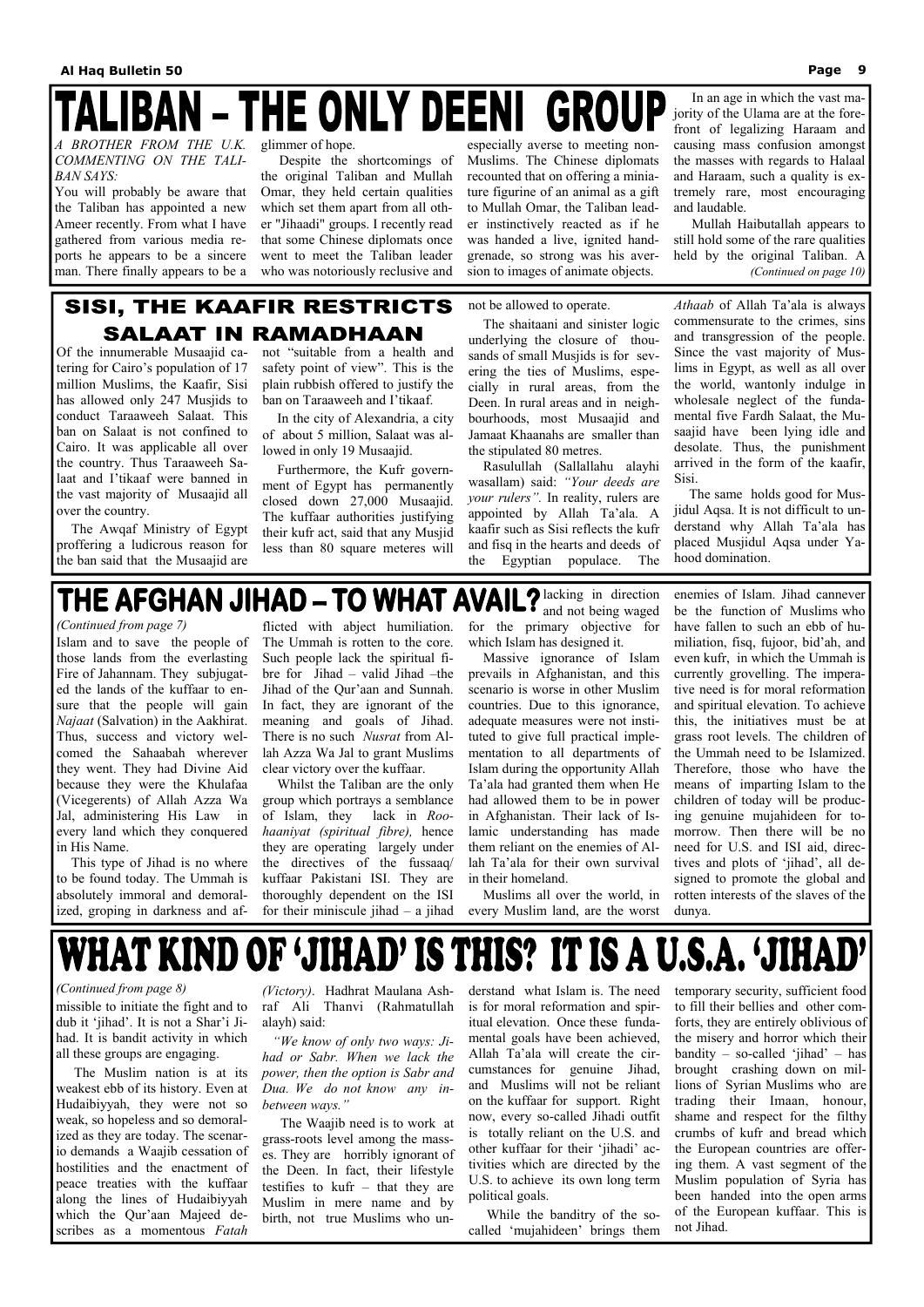### THE SHUHADA ARE **NOT DEAD**

*"Do not say for those slain in the Path of Allah that they are dead. In reality, they are alive, but you do not understand."* 

### *(Qur'aan)*

 Once Khalifah Haaroon Ar-Rasheed asked Muhammad Battaal about any amazing event which had occurred to him in the land of the Romans. He narrated the following episode:

 "One day while I was walking in the fields I heard the hooves of a horse behind me. When I turned I saw a fully armed horse-rider. He approached me and greeted. I responded. He asked if I had seen a man who is called Battaal. I said that I am Battaal. He alighted from his horse, embraced me and kissed my feet. I asked him: "Why are you doing this?" He said: "I have come to be at your service." I made Dua for him.

 Suddenly four armed horsemen approached us. My companion asked: "Do you permit that I engage them in battle?" I said: "Yes." Then they clashed for an hour, and finally killed him. Then they advanced to attack me. I said to them: "If you desire to fight with me, then grant me respite to arm myself with the weapons of my slain companion and to mount his horse. They said: "You may do so."

After I armed myself, I said to

## WHEN HIJRAT IS WAAJIB

them: "You are four and I am one. This is unfair. Let one of you advance on me." Thus one of them stepped forward. We fought and I killed him. The second one came forward. We fought and I killed him too. Then came the third one. I killed him as well.

 O Ameerul Mu'mineen! The fourth one came and we fought fiercely until his spear and my spear broke. Then we dismounted from our horses. He took his sword and shield, and so did I. We fought fiercely. Then the hilts of my sword and his sword broke, and our swords fell to the ground. Then we wrestled. This continued until the evening, and the sun set.

Neither did I defeat him nor did he defeat me. I said to him: "Today I have missed Salaat." He said: "The same with me." He was a bishop.

 I said to him: "Do you agree that we halt to perform our missed worship and rest for the night? In the morning we can resume our combat." He said: "So shall it be." Thus, I engaged in Allah's ibaadat while he also worshipped.

 In the morning we resumed our combat. I overpowered him and sat on his chest ready to kill him with my dagger. He pleaded: "Give me another chance." I agreed, and the fight resumed. My foot slipped and he overpow- *(Continued on page 11)* 

Rasulullah (Sallallahu alayhi wasallam) and Islam are being betrayed.

 The bootlickers see no option other than bootlicking. This is because they have lost their Imaani bearings, hence crawl into the filthy *"lizard's hole"* of the kuffaar aggressors and oppressors. The overt claim of the covenant of kufr being a "voluntary pledge" is hogwash for baboons to swallow. Muslims in the U.K. are fully cognizant of the consequences of not signing the haraam pledge.

Institutionalized Islamophobia and denial of the Muslim way of life are incrementally becoming the order of the day in the U.K. Much of the immorality of the western way of life is increasingly being imposed on Muslims by way of legislation in the U.K.

 The madaaris are no longer pure Islamic institutions. All of them, without exception, are contaminated and corrupted with enforced kufr paraphernalia which Muslims have invited by way of their own abandonment of the Shariah, and in particular by the satanization of the scholars who are in the forefront of the deviation of the community from *Siraatul Mustaqeem.*

 The scenario in the U.K. makes *Hijrat (Migration)* Waajib from that evil abode of kufr. However, the vital questions are: *Migrate to where? Which country can Muslims of the Deen migrate to? Is there anywhere a Darul Islam on earth to accept Muslims? Is there any sympathetic non-Muslim land which will accept Muslims and not interfere with their Islamic way of life?*

 There are really no answers to these questions. So while it is, undoubtedly, *Waajib* for Muslims to migrate, those who are genuine Muslims may not find a place to migrate to. In the circumstances, they should make dua for *aafiyat* and implore Allah Ta'ala to open up a way for them to escape the tyranny of kufr under which they are languishing. The affluent ones who have been bestowed with adequate material wealth to acquire residence rights in some country where religious oppression is not as severe as it is in the U.K. and France, should utilize their wealth to migrate. They will do so if at heart they are Muslims.

## THE BOGUS ISIS 'CALIPHATE'

### *(Continued from page 8)*

*"The new Taliban leader is known to be 'a Stone Age mullah' who strongly believes in the Taliban," Sami Yousafzai, a leading Afghan expert who has met both the late Mansoor and Akhunzada several times, told Al Jazeera.* 

*"The appointment of Akhunzada could affect the peace process. He was very close to Mullah Omar and is known as a hard-line mujahid [fighter] who will bring the Taliban together and will make sure the group gets stronger."*  Within Taliban circles Mullah Haibatullah Akhondzada has the reputation of being very conservative, even by Taliban standards. A former Afghan Taliban leader tells us, *"I even heard he was against the photos and videos of Taliban in the Taliban media. Some ultra-*

few descriptions from various media reports are below: *(Continued from page 9)* 

*conservative Muslims believe any representation of humans is forbidden by God."*

 Former Afghan Taliban deputy foreign minister, Abdul Rahma Zahid states, *"Mullah Haibatullah has a very narrow mind and the typical tribal attitudes. It will take years to bring him into the political process."* 

*(End of the Brother's comment)* 

If the Taliban adopt the course of genuine Qur'aanic and Sunnah *'Narrow-mindedness',* then, Insha-Allah, the tables will be upturned very swiftly. Allah's Nusrat will then be at hand, as He says in the Qur'aan Majeed: *"Verily, the Help of Allah is near."* The only problem is that Muslims are not taking this Help which Allah Ta'ala has placed at their disposal and for whose acquisition the only endeavour is submission to the Sunnah.

Qur'aan Majeed says:

*"Then… We sent against you (O Muslims!) Our servants who were powerful in warfare. Then they penetrated the homes. And, it was a promise fulfilled. ........ And so that they disfigure your faces (mutilate you and rape your womenfolk) and so that they enter the Musjid as they had done before....."*  In these Aayaat, Allah Ta'ala refers to the destruction of Bani Israaeel (the Muslim Ummat of the time). The kuffaar army ("OUR SERVANTS"), was led by the kaafir king, Bukht Nassar (Nebucadezzar). The land of the Muslims was utterly destroyed, overrun pillaged and plundered. The Musjid, here refers to Musjidul Aqsa which was desecrated, defiled with excreta and destroyed. 70,000 Muslims of Bani Israaeel were enchained and brutally marched off to Babylon into captivity and slavery. That is Allah's Athaab.

### **TALIBAN - THE ONLY DEENI GROUP**

 As long as Muslims remain bootlickers, licking the boots of the kuffaar, emulating them, appeasing them and turning their backs on the Sunnah, our plight will deteriorate. We are currently sinking deeper into the quagmire of degradation and disgrace. But the ultimate *Athaab* remains impending. May Allah Ta'ala have mercy on us.

### *(Continued from page 7)*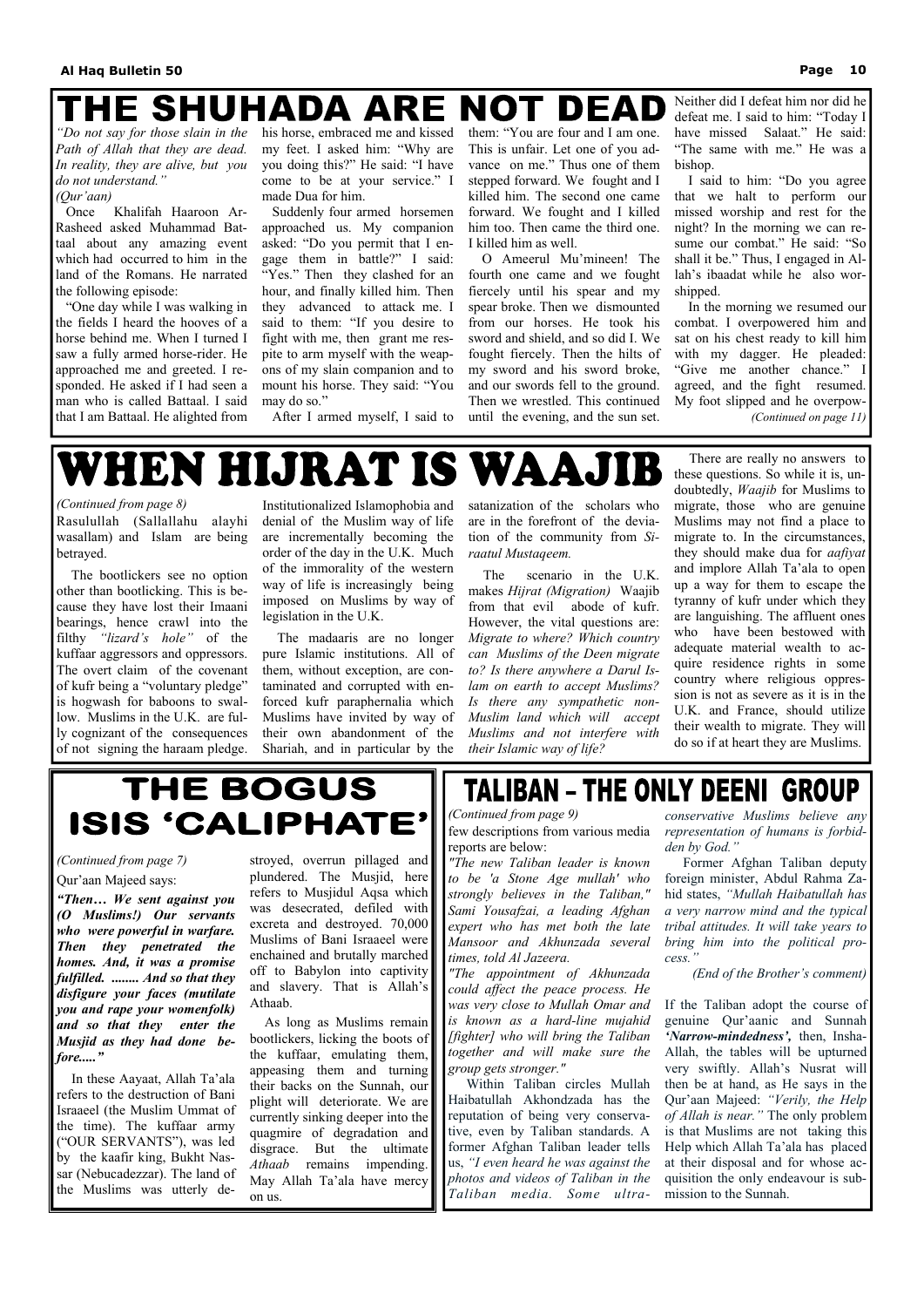# **BUSINESS WITH ISRAEL?**

**Q. My friend is a businessman living in London. He goes back and forth to Israel for business purposes. He also exports products to Israel. Is this permissible?** 

**A.** Firstly, why is this type of question restricted to Israel? Why is it not extended to China, India, Burma, U.S.A. and some other countries which practice Muslim genocide? What is the difference between Israel, China, India, etc.? All of them share in the common denominator of Muslim extermination.

 Israel undoubtedly, is the usurper, murderer and oppressor of Muslim land and life. It has committed horrible oppression on Muslims. However, Israel is not the only scoundrel state guilty of mass killing of Muslims and usurpation of their lands. China, India, the U.S.A. and Burma are some prominent and current day examples of countries which have committed and still commit horrendous zulm, torture and genocide against Muslims.

 It is queer is that the question of boycott is restricted exclusively to Israel whist the first country which should be boycotted is China, then the U.S.A. and India. But no one has any qualms about trading with these zaalim states. The focus for trade boycott is turned on to only Israel. Only an insincere person choosing deliberate blindness will ignore the horrendous torture, rape and genocide practised by India in Kashmir. The brutality of China on its indigent Muslim population is not hidden to anyone.

 Those who clamour for a boycott of Israel but fully support trade with China, India,  $\overrightarrow{US}$  A Burma and Russia are insincere opportunists. They are dishonest morons having no regard for the truth. The public is like dumb cattle and sheep simply following any stupid call and slogan from cunning opportunists. These opportunists are adept with their Palestine slogans to coin boodle for their pockets.

 Business with Israel is exactly the same as business with China, India, U.S.A., Russia and Burma who all are the murderers, torturers, rapists and mass-killers of millions of Muslims.

14 dead, dozens wounded in Pakistan court blast - police. AFP 2/9/16 Mardan - At least 14 people were killed and more than 50 wounded after a suicide bomber attacked a court in the Pakistani city of Mardan n Friday, police said, the latest assault targeting Pakistan's legal community.

 The bomber shot his way through the main gate leading to the district court, before throwing a hand grenade and detonating his suicide vest among the morning crowds, senior police official Ejaz Khan told reporters.

 Rescuers picked their way through scattered human remains, blood-stained office equipment and files to collect survivors, witnesses said.

 Amir Hussain, president of the Mardan Bar Association, said he was in a room nearby when the bomb detonated.

 "There was dust everywhere, and people were crying loud with pain," he said.

### ANARCHY AND SATANISM IN SHUHADA, NOT DEAD bring peace to the land of the Ro-THE NAME OF JIHAAD *(Continued from page 10)*

His suit drenched in blood, he

added: "I started picking up the wounded and putting them in cars to take them to hospital. I did not know if the people I was rescuing were dead or alive."

 Lawyers were being targeted because they are "an important part of democracy, and these terrorists are opposed to democracy," he said.

 Nasir Khan Durrani, provincial police chief, said the death toll had reached 14, with at least 58 people wounded, three of whom were critical.

 Officials said the bomber had up to 8kg of explosives packed into his vest, while the dead included lawyers and police.

 No group has yet claimed responsibility for the attack, which comes three weeks after a massive suicide blast killed scores of lawyers in the southwestern Pakistani city of Quetta, in Balochistan.

 Pakistani local residents inspect the site of a suicide bomb attack at a district court in Mardan (AFP).

#### **Christians targeted**

Friday's blast came as security forces fended off four suicide bombers who were trying to attack a Christian colony near the Khyber Pakhtunkhwa provincial capital of Peshawar, 60km to the west of Mardan.

 All four attackers were killed along with a guard at the entrance to the colony, an army statement said.

 Jamaat-ul-Ahrar (JuA), a faction of the Pakistani Taliban, claimed responsibility for the attempt.

 The group has also said it was behind the attack on lawyers in Quetta, which killed 73 people on August 8, as well as the Lahore Easter bombing which killed 75 people in Pakistan's deadliest attack this year.

 Discrimination and violence against religious minorities is commonplace in Pakistan, where Muslims account for more than 90% of the population, while the legal community are also frequently the subjects of targeted killings.

ered me. He sat on my chest and intended to kill me. I said to him: "I had given you a chance. Will you not give me also a chance?" He said: "So it shall be."

 Then we wrestled for the third time. Again he overpowered me, and sat on my chest ready to kill me. I said to him: "One for one. Be magnanimous another time." He said: "Let it be so." We wrestled for the fourth time, and once again he overwhelmed me. Then he said: "Now I realize you are Battaal I shall most certainly

mans by eliminating you." I said: "Never! If my Rabb wills." He said: "Tell your god to save you from me."

O Ameerul Mumineen! As he lifted his dagger to slaughter me, I beheld a wondrous scene. My slain companion stood up, lifted his sword and severed the head of the one on top of me. Then he (my slain companion) recited the Qur'aanic aayat:

*"Never think that those who are slain in the path of Allah are dead, in fact they are alive; by their Rabb they are nourished."*

The latest scheme in the western conspiracy to destroy Islam, is the establishment of a so-called 'mosque' run by prostitutes. The following report emerges from Denmark:

**"Scandinavia's first women-led mosque, which prohibits polygamy and is home to female imams, officially opened its doors in Denmark in March....."**  Satanic developments of

such insane methods de-

vised by the conspirators are not at all surprising. Worse is to be expected. Fullblown prostitution will still be halaalized in the name of Islam. Just as full-blown carrion chickens and meat have been halaalized by molvis, so too, there is no wonder in prostitution being legalized right inside 'mosques'. The venue in Denmark initiated by feminine devils is simply a sign

**THE 'MOSQUE' OF THE DEVIL PROSTITUTES** Qiyaamah. The

of the Approaching Event of

total elimination of morality, humanity and the Name of Allah Azza Wa Jal on earth have to incum-

bently precede the Sound of Hadhrat Israafeel's Trumpet.

 Regardless of the worst satanic attempts which the western kuffaar create for the annihilation of Islam, this Deen will remain until its appointed time, and that is until just before the Sounding of the Trumpet.

#### **SATAN SENT TO HELL**  $\overline{A}$

Taliban militants have shot dead a senior doctor working on north west Pakistan's polio eradication campaign as part of their protest against vaccination. Zakaullah Khan had led the Union Council Polio Eradication Committee in Peshawar for the last 10 years. Pakistan's health minis-

ter, Shahram Khan, told *The BMJ* that Khan had continued with his work despite threats from militants opposed to the vaccine.

"Militants have killed 78 polio workers, including three senior doctors, and have wounded 85 others to thwart vaccination," he said. *(BMJ NEWS)*